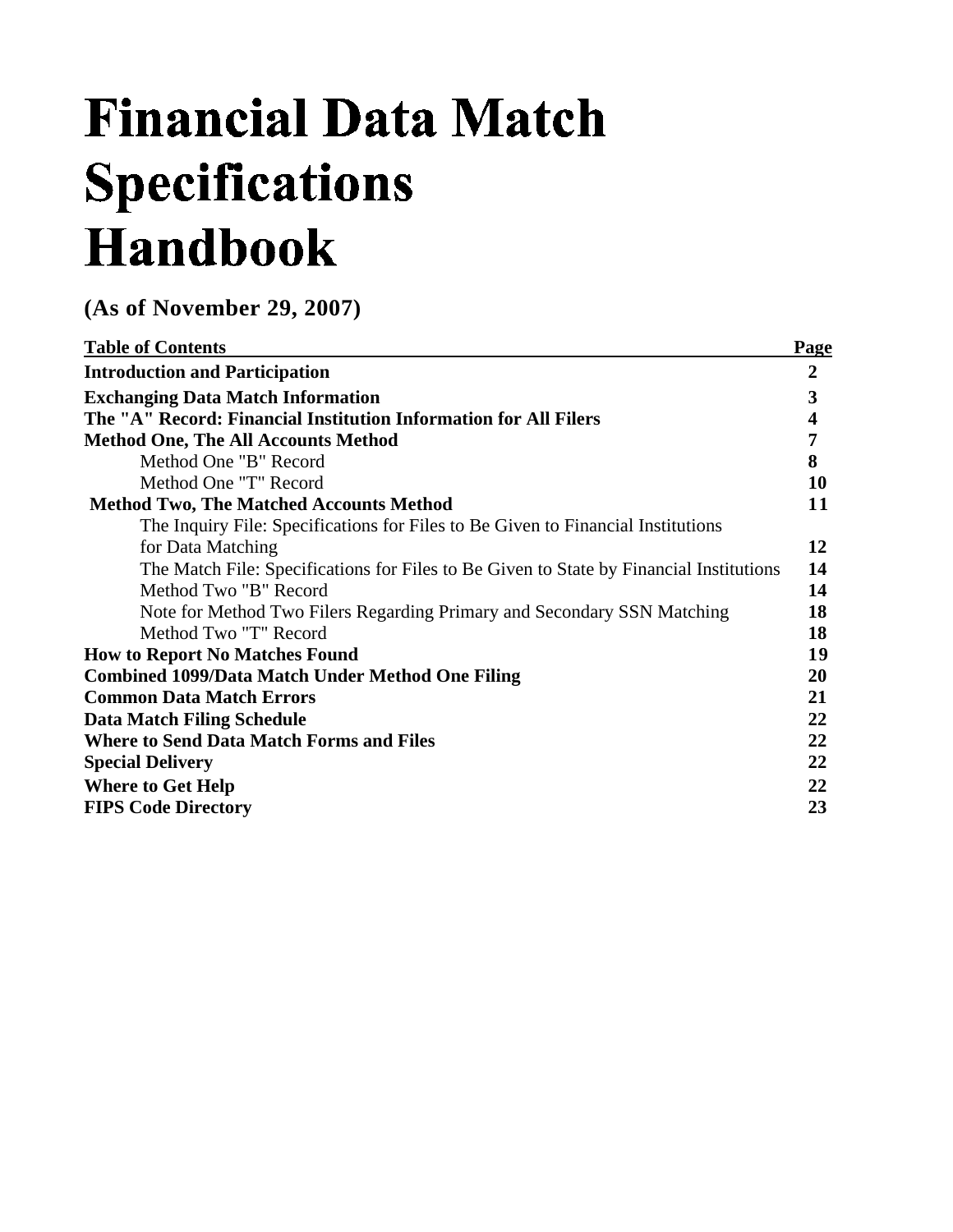# **Background**

The **Personal Responsibility and Work Opportunity Reconciliation Act of 1996** (PRWORA) makes it more important than ever that children and their custodial parents receive the child support to which they are entitled, as the Act places time limits on the receipt of welfare assistance. To assist in this effort, the child support enforcement requirements of PRWORA mandate that each State implement a quarterly matching of delinquent non-custodial parents to the accounts maintained at financial institutions. This Handbook establishes the Specifications to be used to conduct this matching.

### **Introduction**

All Data Match filers are to use these Specifications for the reports filed in calendar year 1998. For a general explanation of the institutions and financial assets subject to Data Match reporting, please refer to the Federal Office of Child Support (OCSE) Action Transmittal 98-07, and the Data Match law of the State(s) in which you do business.

"State" is defined below as the State Data Match Reporting Site(s) to which your institution will file reports.

# **Participation**

Check with your State for available reporting options. Many States offer two reporting methods. In those States, each financial institution subject to the Data Match laws must notify the State as to which of the two reporting methods will be used to report Data Match information. The description of each method follows.

#### **Method One** (All Accounts Method)

Institutions may elect to submit to the State a file identifying all open accounts by April 30, and quarterly thereafter. Certain States may require only one All Account tape to be filed in the first quarter of the year, followed by quarterly updates of accounts opened and closed. Please check with your State for this information.

Institutions electing Method One may also elect to treat their required Form 1099 filing as part of their obligation under the Data Match Program, making modifications in their 1099 filing to meet Data Match requirements. These institutions are then required to submit a supplemental report containing account information not included in the 1099 file.

#### **Method Two (Matched Accounts Method)**

Institutions may elect to match a file supplied by the State, not more than quarterly, against all accounts maintained at that institution. The file will be submitted to the person designated by the institution. It is to be returned with the Match File or No Match report after processing. Institutions electing this option must report information required by the Department on all accounts at the institution maintained by persons on the State's Inquiry File. These reports must be submitted within 3 0-45 days of receiving the Inquiry File.

## **Reporting Agents**

Many financial institutions contract with Reporting Agents (also known as Service Agents, Service Providers, or Transmitters) for Internal Revenue Service Form 1099 reporting. As these Specifications are similar to the Form 1099 format, these Reporting Agents may be used to report Data Match information. An institution electing Method Two that designates a Reporting Agent to receive, process and report Data Match information on its behalf must inform the State of this designation. This is to ensure the confidentiality of the information on the State Inquiry File.

Anytime an institution wishes the State to send the Inquiry File to a recipient whose Tax Identification Number (TIN) is different from the institution, the State must be notified.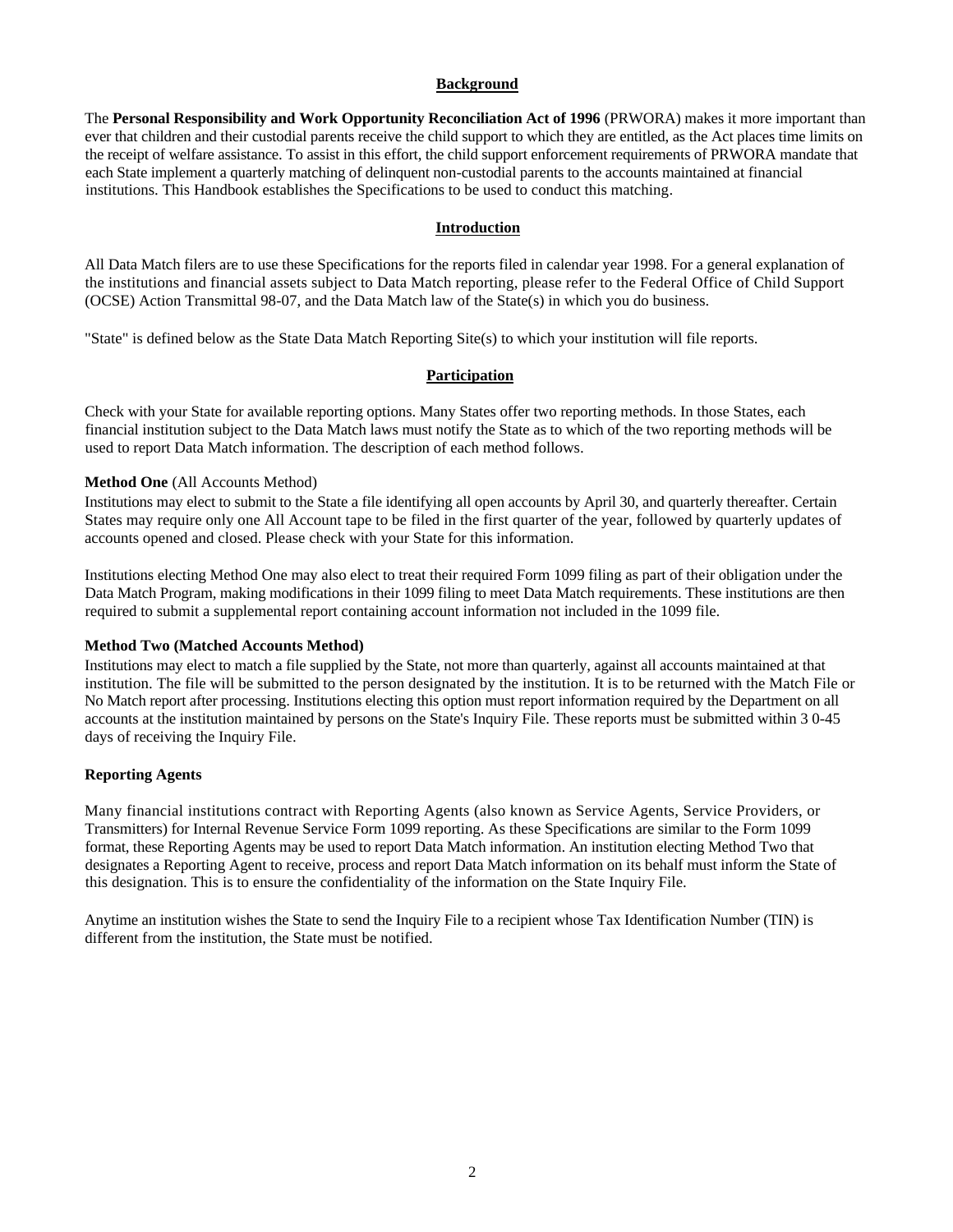# **Exchanging Data Match Information**

Electronic Data Transmission is highly a desirable method of sharing Data Match information, yet there are few States or institutions currently capable of utilizing this method of exchanging data. Please check with your State for the availability of electronic filing.

These specifications are for magnetic 9-track tape, and 18-track IBM 3480 and 3490 cartridges. These are the current financial industry standards used to report large amounts of tax data on Form 1099. The general specifications for these media (parity, density, etc. ) are to be found in IRS Publication 1220, *Specifications for Filing Forms 1098, 1099, 5498 and W-2G Electronically or on Magnetic Media.* Please consult with your State for any other acceptable forms of magnetic media.

These specifications apply specifically to the files and reports named below. These will hereafter be called:

 **Account Tapes.** Files submitted to the State listing all accounts of the financial institution under the option provided by Method One, the All Accounts Method. This includes the supplemental file from institutions that have elected to include their annual Form 1099 filing as part of their Data Match reporting. (For further information, please refer to *Combined 1099 Data Match Filing* in this Handbook.)

 **Account Update Files.** Files submitted to the State reporting new, changed, or recently closed accounts which supplement or update information previously filed under Method One, the All Accounts Method.

 **Inquiry File.** Files sent by the State to financial institutions electing to report under Method Two, the Matched Accounts Method. This file contains a list of persons which the institution will match against its records.

 **Match Tapes.** The files submitted to the State of accounts matched under Method Two, where the State has supplied the institution with an Inquiry File.

All Magnetic Media files submitted to the State under the Data Match Program will contain only three types of records, which are similar in character to those on 1099 files.

| "A"   | <b>Financial Institution Record</b> |
|-------|-------------------------------------|
| "B "  | <b>Account Owner Record</b>         |
| יידיי | <b>Total Record</b>                 |

These records are defined in this publication. Many of the field definitions match those used by the IRS in the 1997 Publication 1220 for Form 1099INT/DIV reporting.

These Specifications have been written to allow institutions to copy and modify existing Form 1099 programs, rather than create an entirely new layout. To minimize programming, certain Form 1099 fields are permitted in these Specifications, and are designated as "Optional."

**Caution:** Institutions copying existing 1099 programs to begin programming Data Match files must be sure to copy from the Tax Year 1997 IRS Publication 1220 for Form 1099 reporting. Beginning in Tax Year 1998, Publication 1220 underwent extensive changes and cannot be copied directly to produce a Data Match reporting layout.

These record layouts are used for all accounts which the financial institution must report under the Data Match Program, including those not reportable to the IRS under the 1099 program.

In consideration of Year 2000 concerns, these Specifications follow the format of the Federal Information Processing Standard (FIPS) Publication 4-1, *Representation for Calendar Date and Ordinal Date for Information Exchange* issued by the National Institute of Standards and Technology, and the latest Year 2000 Reporting Standards of the U.S. Treasury Department.

Publication 4-1 may be obtained from the Federal Department of Commerce, National Institute of Standards and Technology, Computer Systems Laboratory, Gaithersburg, MD 20899, telephone (301) 975-3058.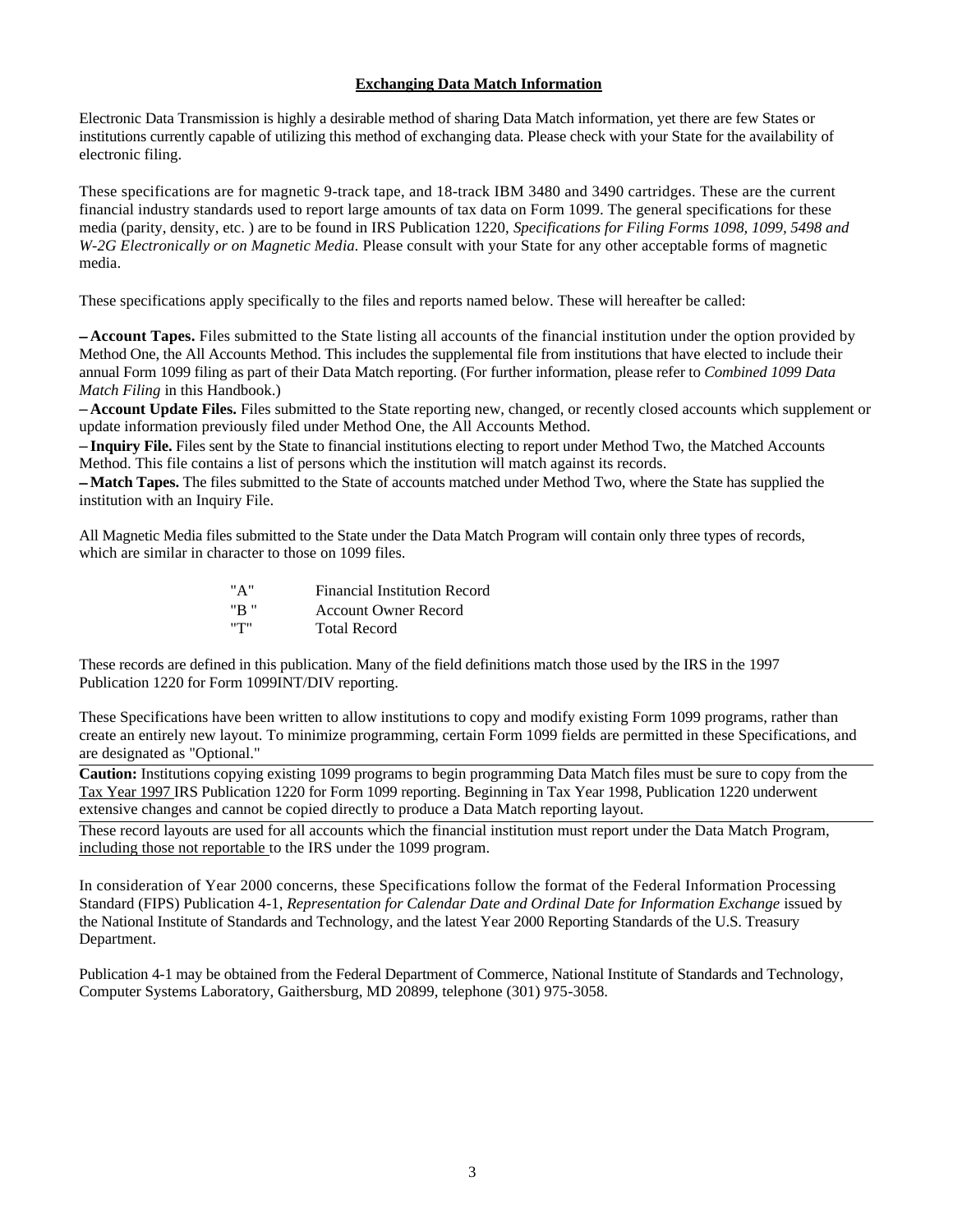# **"A" Record: Financial Institution Information**

| "A" Record   | <b>Size</b>    | <b>Description</b>                | <b>Comments/Format</b>                     |
|--------------|----------------|-----------------------------------|--------------------------------------------|
| 001          | 1              | Record Type                       | Constant "A"                               |
| 002-003      | $\mathfrak{2}$ | <b>Blanks</b>                     |                                            |
| 004-006      | 3              | Tape Reel Seq. Number             | (Optional)                                 |
| 007-015      | 9              | <b>Institution TIN</b>            |                                            |
| 016-019      | 4              | <b>Institution Name Control</b>   | (Optional)                                 |
| 020-025      | 6              | Year and Month                    | CCYYMM. For Method One, enter the date     |
|              |                |                                   | the file is created. For Method Two, enter |
|              |                |                                   | the date from positions 002-007 of the "D" |
|              |                |                                   | Record from the Inquiry File.              |
| 026-031      | 6              | <b>Blanks</b>                     |                                            |
| 032          | 1              | Test/Corr Indicator               | (Optional)                                 |
| 033          | 1              | Service Bureau Indicator          | (Optional)                                 |
| 034-041      | 8              | <b>Blanks</b>                     | (Optional)                                 |
| $042 - 043$  | 2              | Mag Tape Indicator                | (Optional)                                 |
| 044-048      | 5              | <b>Blanks</b>                     |                                            |
| 049          | 1              | Foreign Corporation Indicator     | (Optional)                                 |
| 050-089      | 40             | <b>Institution Name</b>           | Institution name for levy service          |
| 090-129      | 40             | <b>Second Institution Name</b>    | (Optional)                                 |
|              |                | (or Transfer Agent)               |                                            |
| 130          | 1              | <b>Transfer Agent Indicator</b>   | (Optional)                                 |
| 131-170      | 40             | <b>Institution Street Address</b> | Address to which a levy should be mailed   |
| 171-199      | 29             | <b>Institution City</b>           | Address to which a levy should be mailed   |
| 200-201      | $\overline{2}$ | <b>Institution State</b>          | Address to which a levy should be mailed   |
| 202-210      | 9              | <b>Institution Zip Code</b>       | Address to which a levy should be mailed   |
| 211-219      | 9              | Reporting Agent/Transmitter TIN   |                                            |
| 220-290      | 71             | Reporting Agent/Transmitter Name  |                                            |
| 291-330      | 40             | <b>Transmitter Street Address</b> |                                            |
| 331-359      | 29             | <b>Transmitter City</b>           |                                            |
| 360-361      | 2              | <b>Transmitter State</b>          |                                            |
| 362-370      | 9              | <b>Transmitter Zip Code</b>       |                                            |
| 371          | 1              | Data Match File Indicator         |                                            |
| 372-420      | 49             | <b>Blanks</b>                     |                                            |
| "A" Position | <b>Size</b>    | <b>Description</b>                |                                            |
| 004-006      | $\overline{3}$ | <b>Tape Reel Sequence Number</b>  | (Optional)                                 |

The "A" Record will be used by all filers regardless of the reporting method chosen. Separate "B" Record layouts for each reporting method follow.

This field is for the convenience of institutions filing multiple tapes. Enter the reel sequence number incremented by 1 for each tape or diskette on the file starting with 001. This field is not relevant to Data Match, and may be left blank.

007-015 9 Institution TIN

Must be the valid nine-digit Taxpayer Identification Number assigned to your financial institution. Do not enter blanks, hyphens, or alpha characters.

| 016-019  | 4 | <b>Institution Name Control</b>                                                                                              | (Optional) |  |
|----------|---|------------------------------------------------------------------------------------------------------------------------------|------------|--|
|          |   | The Payer Name Control can be obtained only from the mail label on the Package 1099 that is mailed to most payers each       |            |  |
|          |   | December. If a Package 1099 has not been received or the Payer Name Control is unknown, this field must be blank filled.     |            |  |
| 020-025  |   | Year and Month                                                                                                               |            |  |
|          |   | For Method One, enter the year and month (in the century format) the file is generated. For Method Two, enter in the century |            |  |
| "199804" |   | format, the date the Inquiry File was generated from the "D" Record. For example, April, 1998 would be entered as:           |            |  |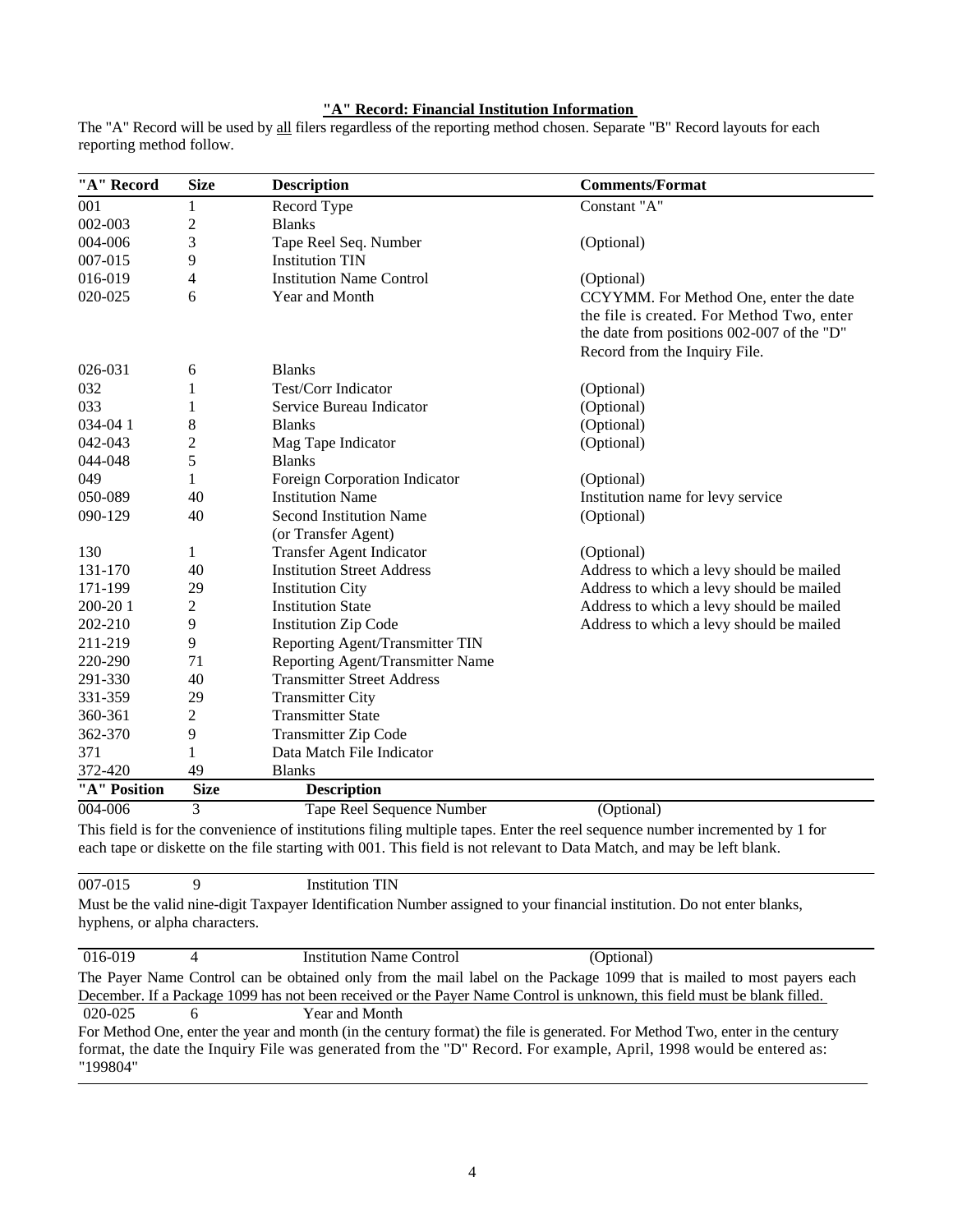| 032                  |                 | Test/Corr Indicator                                                                                             | (Optional)                                                                                                                                                                                                                                                       |
|----------------------|-----------------|-----------------------------------------------------------------------------------------------------------------|------------------------------------------------------------------------------------------------------------------------------------------------------------------------------------------------------------------------------------------------------------------|
|                      |                 | Provide a valid test/corr indicator. Where allowed, enter a "T" if this is a test file, otherwise, enter blank. |                                                                                                                                                                                                                                                                  |
| 033                  |                 | Service Bureau Indicator                                                                                        | (Optional)                                                                                                                                                                                                                                                       |
|                      |                 | company submitting data for a subsidiary is not considered a Service Agent.                                     | Filers should enter a "1" if they used a person or organization to prepare and/or submit Data Match information. A parent                                                                                                                                        |
| 042-043              |                 | Magnetic Tape Indicator                                                                                         | (Optional)                                                                                                                                                                                                                                                       |
|                      |                 | Enter the letters "LS" if you are filing a magnetic tape or cartridge, otherwise, leave blank.                  |                                                                                                                                                                                                                                                                  |
|                      |                 |                                                                                                                 |                                                                                                                                                                                                                                                                  |
| 049                  |                 | Foreign Corporation Indicator                                                                                   | (Optional)                                                                                                                                                                                                                                                       |
| territories.         |                 |                                                                                                                 | Enter a "1" if the financial institution is a foreign corporation. If not, enter a blank. A Foreign corporation is any corporation<br>organized or created other than in or under the laws of the Unites States, any of its States, the District of Columbia, or |
| 050-089              | 40              | <b>Institution Name</b>                                                                                         |                                                                                                                                                                                                                                                                  |
|                      |                 |                                                                                                                 | Enter the name of the institution whose TIN appears in positions 007-015 of this "A" Record. Enter the name to be used by                                                                                                                                        |
|                      |                 | the State for proper levy processing. This is especially important for mutual funds.                            |                                                                                                                                                                                                                                                                  |
|                      |                 |                                                                                                                 |                                                                                                                                                                                                                                                                  |
| $\overline{090-129}$ | 40              | Second Institution Name (or Transfer Agent) (Optional)                                                          |                                                                                                                                                                                                                                                                  |
|                      |                 |                                                                                                                 | If the Transfer Agent Indicator in position 130 contains a "0" (zero) signifying there is no Transfer Agent, this field may be                                                                                                                                   |
|                      |                 |                                                                                                                 | used to continue the Institution Name above. If the Indicator in Position 130 contains a "1," this field may contain the name                                                                                                                                    |
|                      |                 |                                                                                                                 | of the Transfer Agent. Transfer Agents are not relevant to Data Match, but this information will be accepted from                                                                                                                                                |
|                      |                 |                                                                                                                 | institutions that modify their Form 1099 programming for Data Match reporting. Fill unused positions with blanks.                                                                                                                                                |
| 130                  | $\mathbf{1}$    | <b>Transfer Agent Indicator</b>                                                                                 | (Optional)                                                                                                                                                                                                                                                       |
|                      |                 | Form 1099 programming for Data Match reporting. Fill unused positions with blanks.                              | Enter a "1" if the entity in 090-129 is the Transfer Agent. A Transfer Agent is used by institutions to pay certain taxes.<br>Transfer Agents are not relevant to Data Match, but this information will be accepted from institutions that modify their          |
| 131-170              | 40              | Institution Street Address (Address for Levy Service)                                                           |                                                                                                                                                                                                                                                                  |
| institution.         |                 |                                                                                                                 | This address may be different from that entered in these positions for Internal Revenue Service 1099 reporting, particularly<br>for larger institutions. Please verify and enter the address that is authorized to receive a State levy served upon your         |
| 211-219              | 9               | Reporting Agent/Transmitter TIN.                                                                                |                                                                                                                                                                                                                                                                  |
|                      |                 | belong to the agent designated to receive the Data Match Inquiry Tape on an institution's behalf.               | This must be the valid nine-digit Taxpayer Identification Number assigned to the Reporting Agent/Transmitter filing the<br>report. This is for both Method One and Method Two Reporting Agents/Transmitters. For Method Two filers, this TIN would               |
|                      |                 | the Institution TIN (positions 007-015) and the Reporting Agent/Transmitter TIN are the same, enter blanks.     | This TIN must be the one entered on the State Magnetic Media Transmitter Report. Do not enter hyphens or alpha characters. If                                                                                                                                    |
| 220-290              | $\overline{71}$ | Reporting Agent/Transmitter Name.                                                                               |                                                                                                                                                                                                                                                                  |
|                      |                 |                                                                                                                 | This is not required if the Institution Name (positions 050-089) and Reporting Agent/Transmitter Name are the same.                                                                                                                                              |
|                      |                 |                                                                                                                 |                                                                                                                                                                                                                                                                  |
| 371                  | $\mathbf{1}$    | Data Match File Indicator                                                                                       |                                                                                                                                                                                                                                                                  |
|                      |                 | Inquiry File and is remitting a list of those accounts owned by persons on that Inquiry File.                   | $M =$ The file submitted is a match tape (M); the institution has elected Method Two, has matched its accounts to a State                                                                                                                                        |
|                      |                 | the State to use in its internal data matching system.                                                          | $A$ = The file submitted is an account tape (A); the institution has elected Method One and is submitting the tape quarterly for                                                                                                                                 |

 $U =$ The file submitted is a quarterly Account Update File  $(U)$ ; in States where permitted, an institution that has elected Method One may have the option to submit a quarterly tape to update the first quarter account tape, identifying those accounts opened and closed in the prior quarter.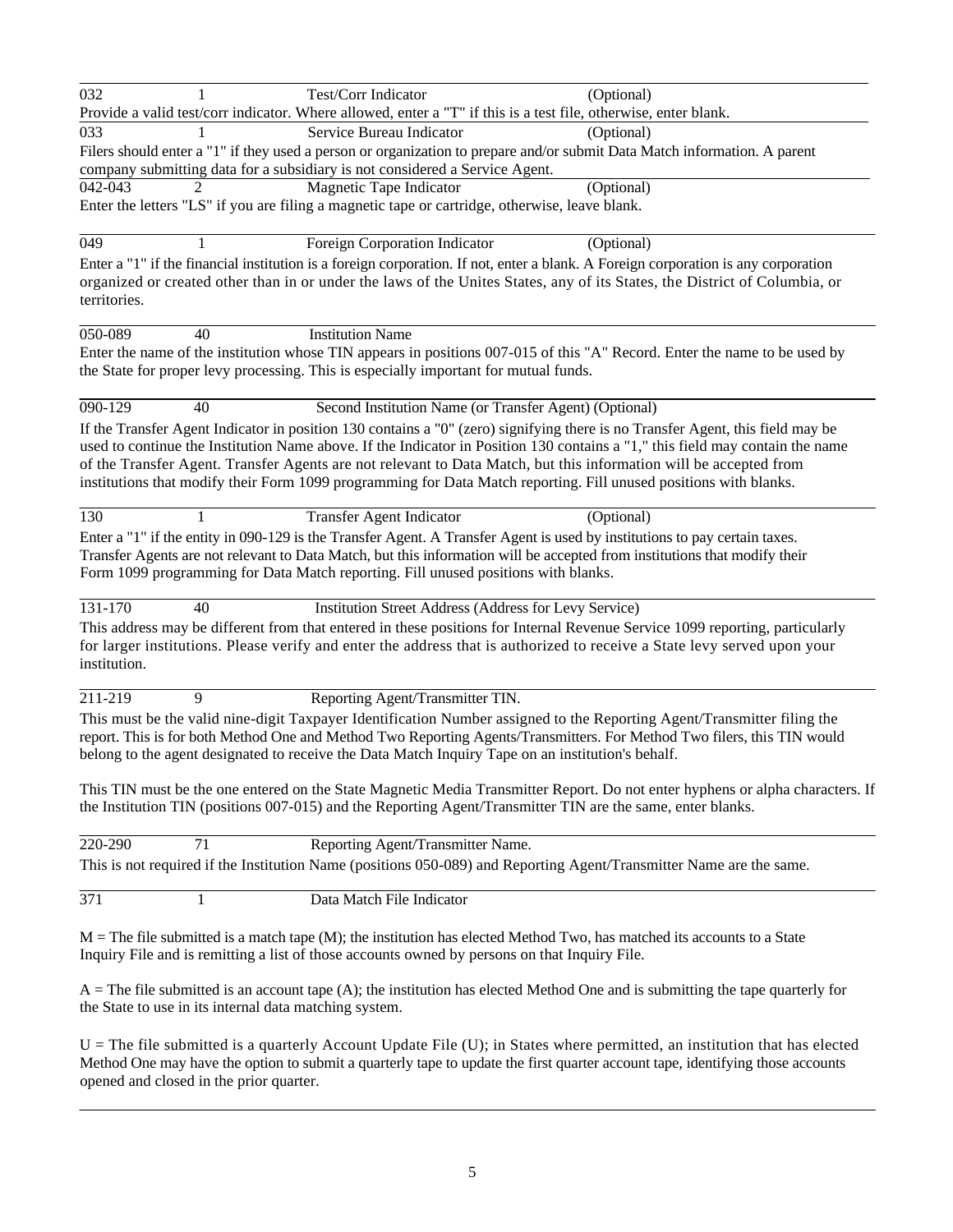| 272<br>$\sim$<br>ے ، ب |
|------------------------|
|------------------------|

Method One filers should continue to the next section, the *Method One "B" Record.* Method Two filers should skip to the section entitled *Method Two, The Matched Accounts Method.*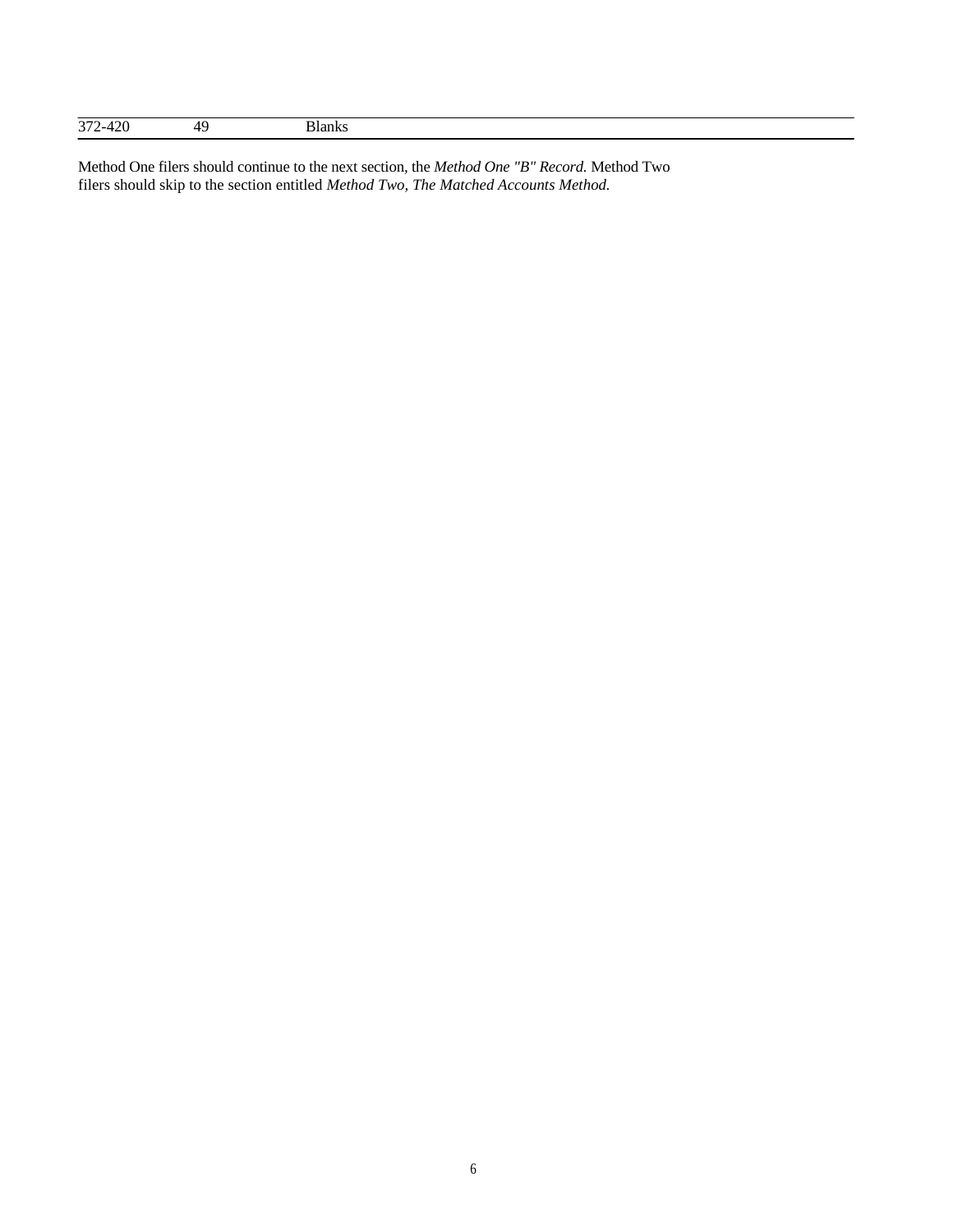**Method One, The All Accounts Method**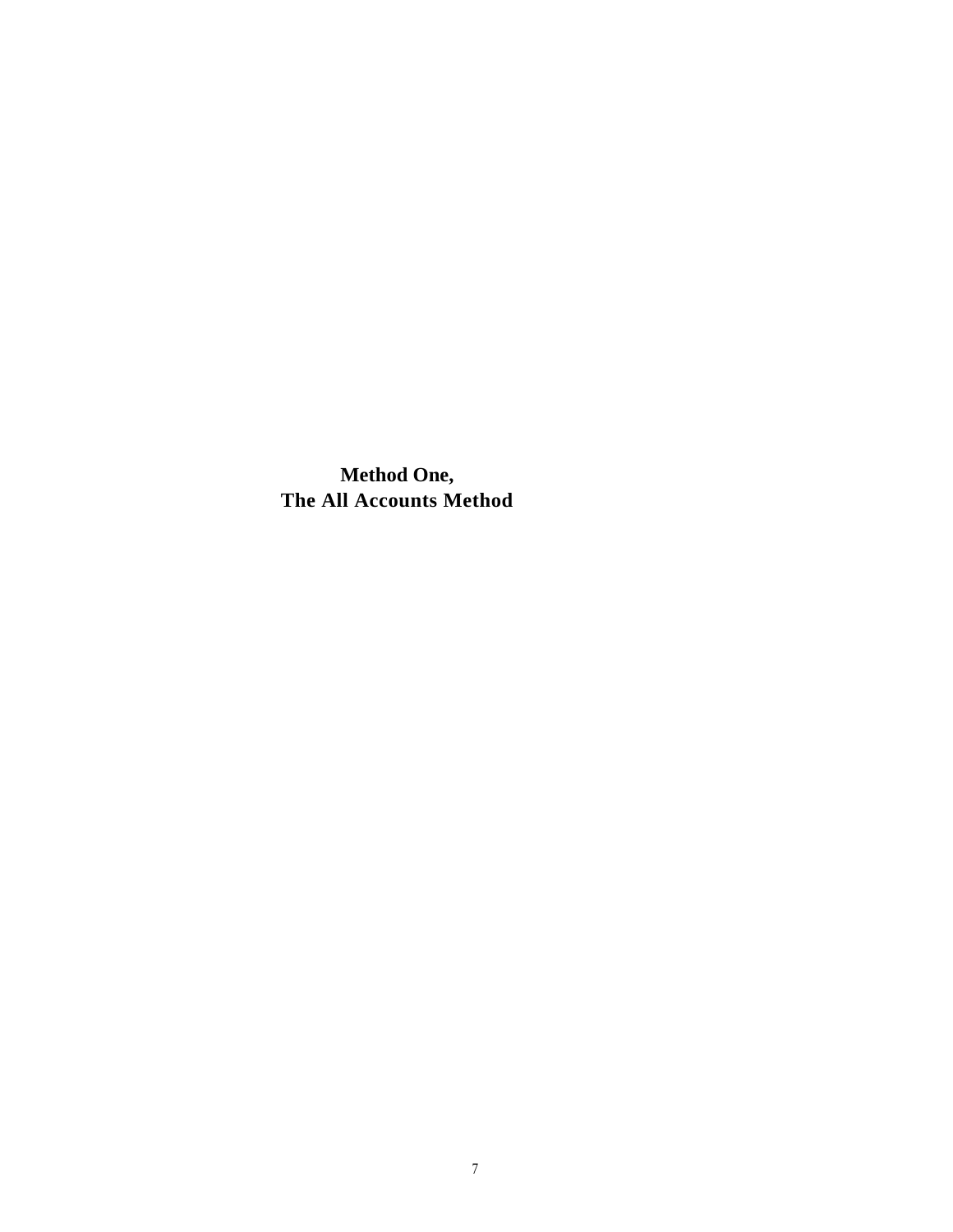## **Method One, The All Accounts Method Method One "B" Record**

| "B" Record | <b>Size</b>    | <b>Description</b>               | <b>Comments/Format</b>                                                              |
|------------|----------------|----------------------------------|-------------------------------------------------------------------------------------|
| 001        | 1              | Record Type                      | Constant "B"                                                                        |
| 002-007    | 6              | Year and Month                   | CCYYMM From "A" Record position 020-<br>025                                         |
| 008-011    | 4              | Payee Last Name Control          | First 4 letters or non-blank characters                                             |
| 012-014    | 3              | <b>Blanks</b>                    |                                                                                     |
| 015-023    | 9              | Payee SSN                        |                                                                                     |
| 024-043    | 20             | Payee's Account Number           |                                                                                     |
| 044-060    | 17             | <b>Blanks</b>                    |                                                                                     |
| 061-160    | 100            | Account Full Legal Title         | (Optional)                                                                          |
| 161        | 1              | Payee Foreign Country Indicator  | " $1$ " = foreign (Optional)                                                        |
| 162-201    | 40             | 1st Payee Name                   |                                                                                     |
|            | 40             |                                  |                                                                                     |
| 202-24 1   | 40             | 2nd Payee Name                   |                                                                                     |
| 242-281    |                | 1st Payee Street Address         |                                                                                     |
| 282-310    | 29             | 1st Payee City                   |                                                                                     |
| 311-312    | 2              | 1st Payee State                  |                                                                                     |
| 313-321    | 9              | 1st Payee Zip Code               |                                                                                     |
| 322-3 50   | 29             | <b>Blanks</b>                    |                                                                                     |
| 351-357    | 7              | <b>Account Balance</b>           | Numeric, whole dollars, sign trailing.<br>Zeroes are required if position $361 = 0$ |
| 358        | 1              | <b>Blank</b>                     |                                                                                     |
| 359        | 1              | <b>Trust Fund Indicator</b>      | Possible values:                                                                    |
|            |                |                                  | $0 = Not$ a trust account                                                           |
|            |                |                                  | $1 = U T M A / U G M A$ account                                                     |
|            |                |                                  | $2 = IOLTA$ account                                                                 |
|            |                |                                  | $3$ = Mortgage escrow account                                                       |
|            |                |                                  | $4 =$ Security deposits (incl. Real Estate)                                         |
|            |                |                                  | $5 =$ Other trust/escrow                                                            |
|            |                |                                  | $6 =$ Information not available                                                     |
| 360        | 1              | <b>Account Status Indicator</b>  | Possible values:                                                                    |
|            |                |                                  | $0 =$ Open Account                                                                  |
|            |                |                                  | $1 = Closed Account$                                                                |
|            |                |                                  | $2 = Inactive Account$                                                              |
| 361        | 1              | <b>Account Balance Indicator</b> | Possible values:                                                                    |
|            |                |                                  | $0 = Not provided$                                                                  |
|            |                |                                  | $1 =$ Average balance (whether daily,                                               |
|            |                |                                  | monthly, etc.)                                                                      |
|            |                |                                  | $2$ = Current balance                                                               |
| 362        |                | Account Update File Indicator    | Account Update Files only. Possible values:                                         |
|            |                |                                  | $0 =$ delete (closed account)                                                       |
|            |                |                                  | $1 = add$ (new account since last match)                                            |
|            |                |                                  | $2 = change (either name/address change)$                                           |
| 363-370    | 8              | Date of Birth                    | <b>CCYYMMDD</b> Default: blanks if not                                              |
|            |                |                                  | available                                                                           |
| 371-380    | 10             | <b>Blanks</b>                    |                                                                                     |
| 381-382    | $\overline{2}$ | <b>Account Type</b>              | $00 = Not Applicable$                                                               |
|            |                |                                  | $01 =$ Savings Account                                                              |
|            |                |                                  | $04 =$ Checking/Demand Deposit Account                                              |
|            |                |                                  | $05 = Term$ Deposit Certificate                                                     |
|            |                |                                  | $06 =$ Collateral Account                                                           |
|            |                |                                  | $11 =$ Money Market Account                                                         |
|            |                |                                  | $12 = IRA/KEOGH$                                                                    |
|            |                |                                  |                                                                                     |

This record layout is for filers electing Method One, the All Accounts Method of reporting Data Match information.

14 = ERISA Plan Account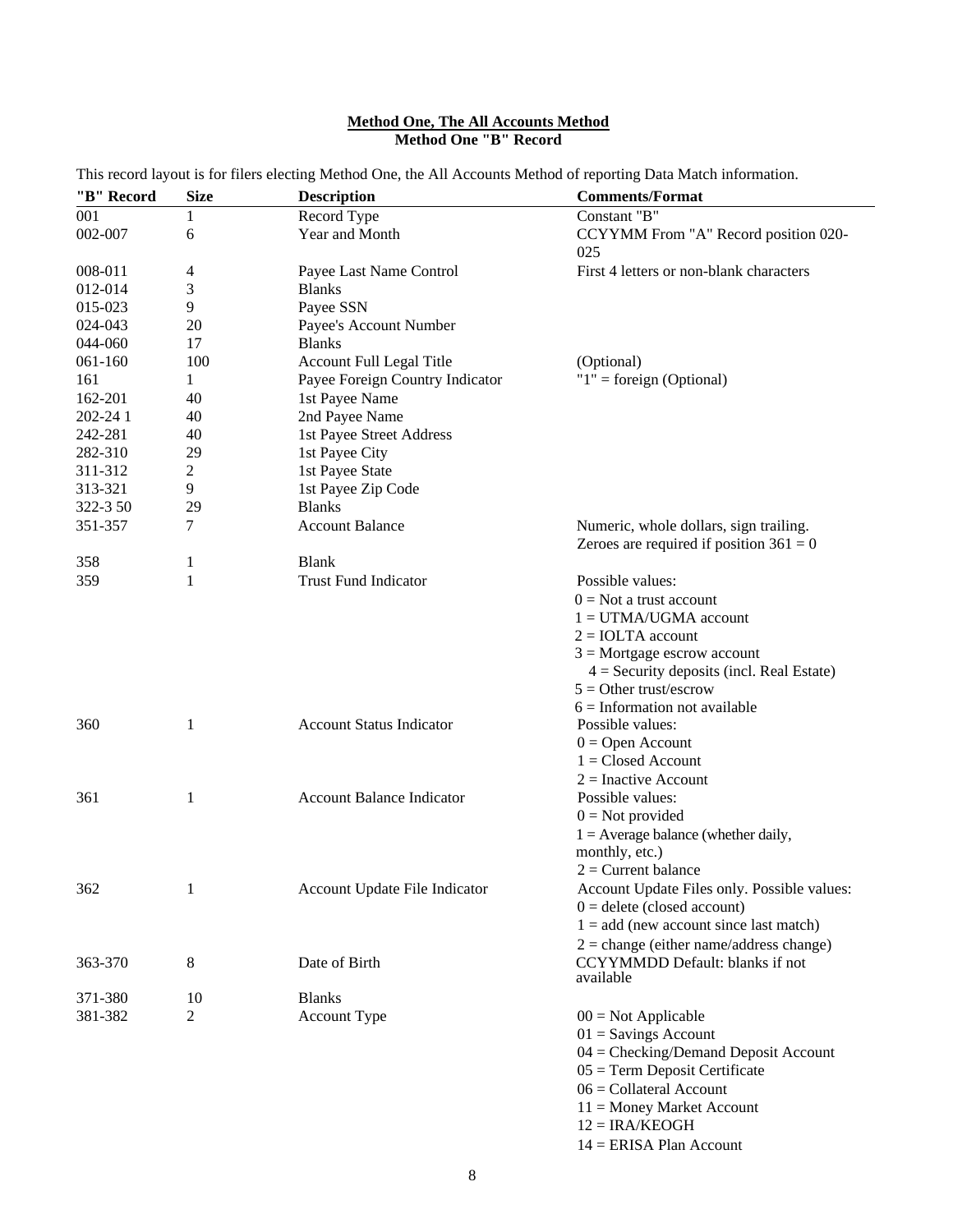# $16 =$ Cash Balances 17 = Compound Account  $18 = \text{Other}$

| 383-410                              | 28           | <b>Blanks</b>                                                                                                                                                                            |
|--------------------------------------|--------------|------------------------------------------------------------------------------------------------------------------------------------------------------------------------------------------|
| 411-419                              | 9            | 2nd Payee SSN                                                                                                                                                                            |
|                                      |              |                                                                                                                                                                                          |
|                                      |              |                                                                                                                                                                                          |
| 420                                  | 1            | <b>Blank</b>                                                                                                                                                                             |
|                                      |              |                                                                                                                                                                                          |
| "B" Position                         | <b>Size</b>  | <b>Description</b>                                                                                                                                                                       |
| 002-007                              | 6            | Month and Year                                                                                                                                                                           |
|                                      |              | Enter the year and month (century format) the file is generated. For example, April, 1998 would be entered as: "199804."                                                                 |
| 008-011                              | 4            | Payee Last Name Control                                                                                                                                                                  |
|                                      |              | Enter the first four characters of the last name on the matched account                                                                                                                  |
| 015-023                              | $\mathbf Q$  | Payee SSN                                                                                                                                                                                |
|                                      |              | Enter the Social Security Number of the primary owner of the account.                                                                                                                    |
| $061 - 160$                          | 100          | Account Full Legal Title (Optional)                                                                                                                                                      |
|                                      |              | Report the full account title of the account reported. Some institutions may find this helpful to report trust accounts, or other                                                        |
| titles ( <i>i.e.</i> Law Office of") |              |                                                                                                                                                                                          |
| 161                                  |              | Payee Foreign Country Indicator                                                                                                                                                          |
|                                      |              | If the address of the payee is in a foreign country, enter a "1" (one) in this field; otherwise enter blank                                                                              |
| 162-201                              | 40           | 1 st Payee Name                                                                                                                                                                          |
|                                      |              | Enter the name of the primary owner of the account (preferably surname first) whose Social Security Number (SSN) was                                                                     |
|                                      |              | provided in positions 15-23 of the "B" Record.                                                                                                                                           |
| 202-24 1                             | 40           | 2nd Payee Name                                                                                                                                                                           |
|                                      |              | If there are multiple payees, (e.g., joint owners, partners or spouses), use this field for those names not associated with the                                                          |
|                                      |              | SSN provided in positions 12-20 of the "B" Record. If none, enter blanks.                                                                                                                |
| 242-321                              | 80           | 1 st Payee Name Address, City, State, Zip Code                                                                                                                                           |
|                                      |              | Enter the address of the person whose SSN has been entered in positions 0 15-023. If this does not exist, enter the address of                                                           |
| the second account owner.            |              |                                                                                                                                                                                          |
| 322-3 50                             | 29           | <b>Blanks</b>                                                                                                                                                                            |
| 35 1-357                             | 7            | <b>Account Balance</b>                                                                                                                                                                   |
|                                      |              | The account balance is necessary to prevent financial institutions from receiving large numbers of State levies for accounts                                                             |
|                                      |              | with insufficient funds. Show the account balance or value in whole dollars only with the sign trailing (positive/negative).                                                             |
|                                      |              | For brokerage firms reporting margin accounts, the balance or value is the account holders equity position, or the value of the                                                          |
|                                      |              | account less any borrowed amount. For closed accounts, or where the information is unavailable, fill with zeroes. For<br>accounts with balances greater than 9,999,999, enter 9,999,999. |
| 359                                  | 1            | <b>Trust Fund Indicator</b>                                                                                                                                                              |
|                                      |              | The Trust Fund Indicator is necessary for effective State levy service. Enter a single digit (0-6) to indicate whether the                                                               |
|                                      |              | account registration indicates it is a trust or escrow account. For closed accounts, a zero may be entered but not a blank.                                                              |
|                                      |              | $0 = Not$ a Trust Account or Closed Account<br>$4 =$ Security Deposits (incl. Real Estate)                                                                                               |
|                                      |              | $5 =$ Other Trust/Escrow<br>$1 = U T M A / U G M A$ Account                                                                                                                              |
|                                      |              | $2 = IOLTA$ Account<br>$6 =$ Information Not Available                                                                                                                                   |
|                                      |              | $3$ = Mortgage Escrow Account                                                                                                                                                            |
| 360                                  | $\mathbf{1}$ | <b>Account Status Indicator</b>                                                                                                                                                          |
| Enter "0" if the account is open.    |              |                                                                                                                                                                                          |
| Enter "1" if the account is closed.  |              |                                                                                                                                                                                          |
|                                      |              | Enter "2" if the account is inactive. An inactive account is an account that has not had activity for a specified period of time                                                         |
|                                      |              | to be determined by the financial institution.                                                                                                                                           |

| 361 | Account Balance Indicator |
|-----|---------------------------|
|     |                           |

Enter "0" if the Account Balance to be entered in positions 351-357 has not been provided.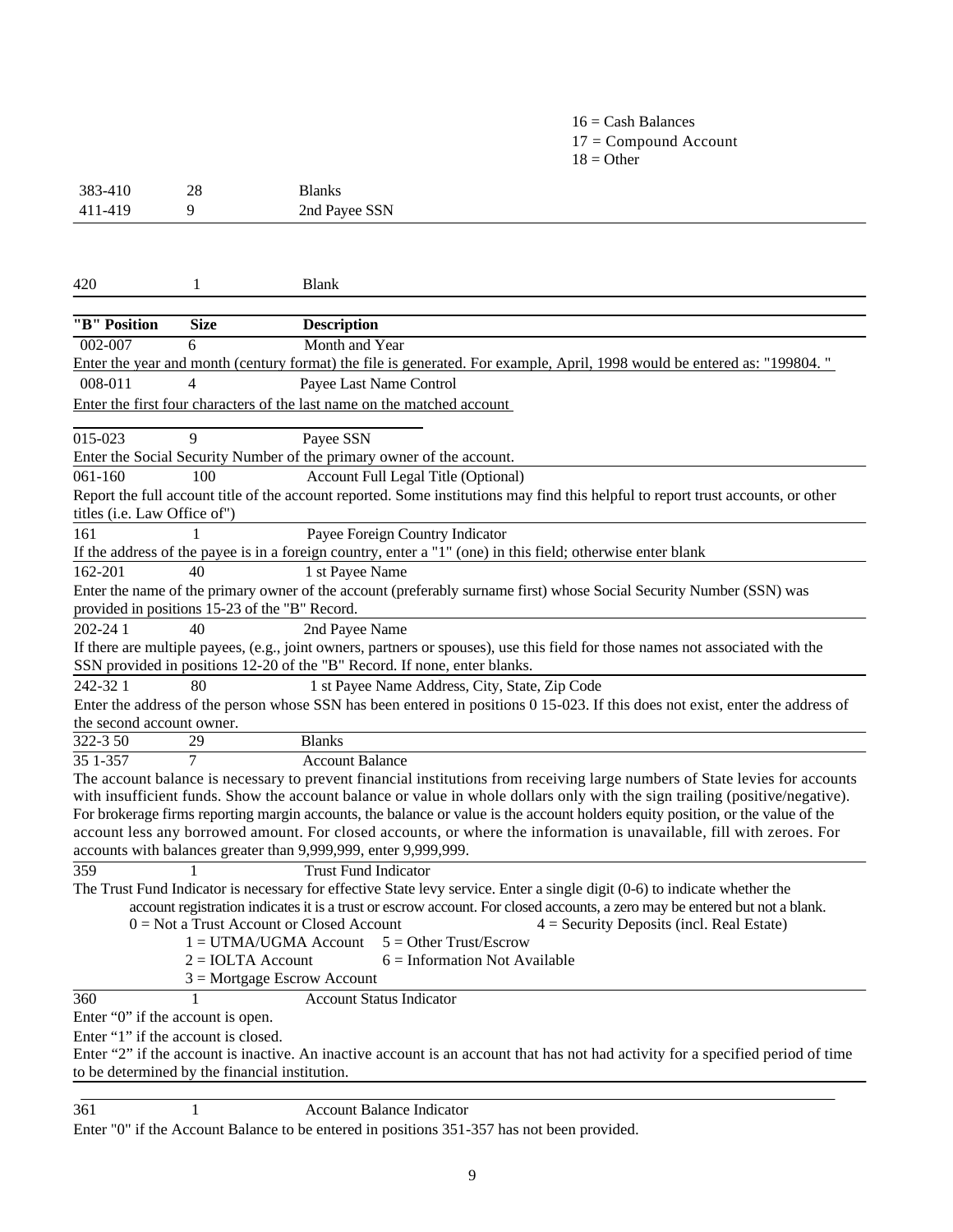Enter "1" if an average balance is reported. Enter "2" if a current balance (as of the day the report is created) is provided.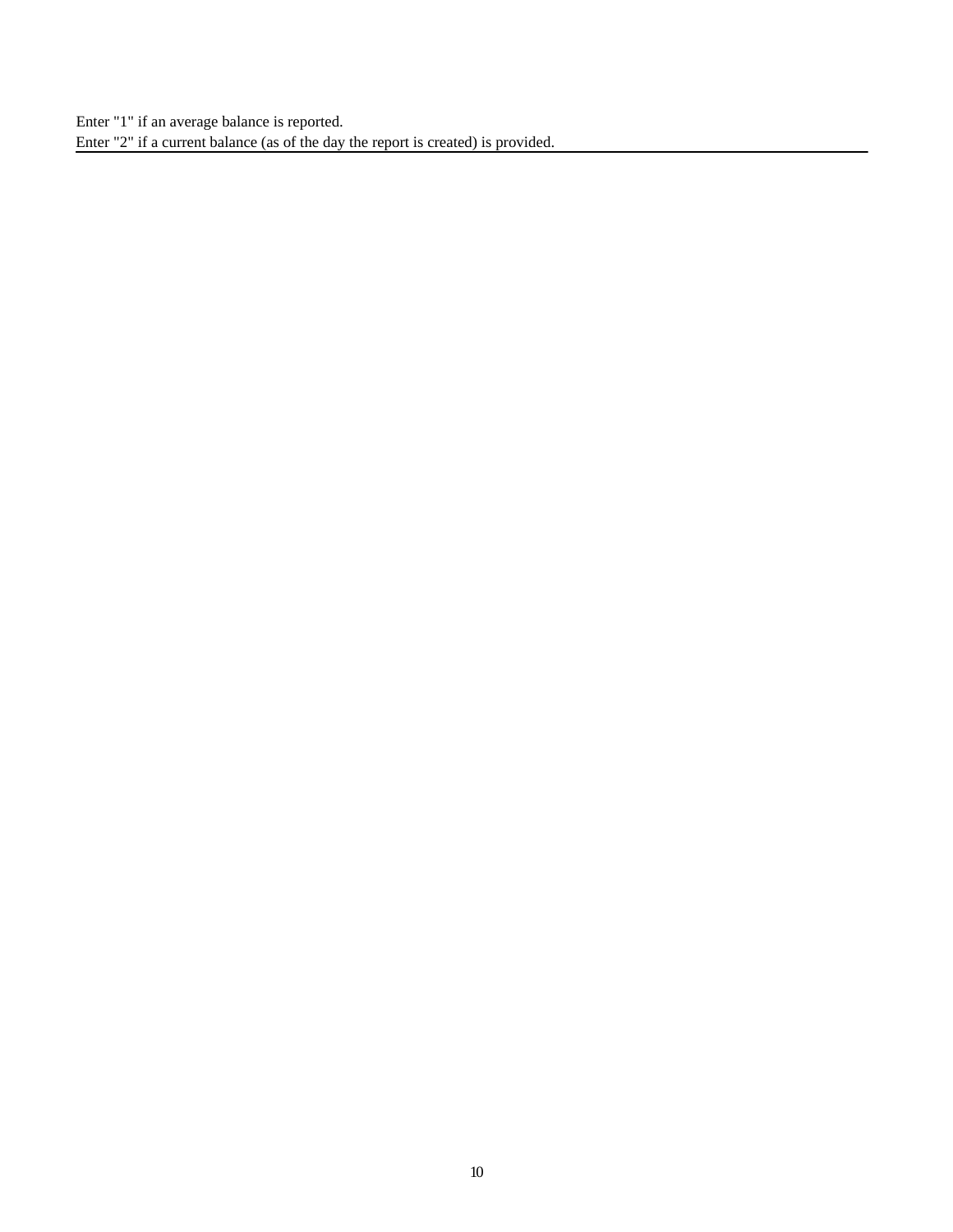362 1 Account Update File Indicator

For Account Update files only. Those filing Account Tapes will leave this blank.

Enter "0" if this account has been closed.

Enter "1" if this is a new account, opened since the last report filed by the financial institution.

Enter "2" if there is revised account information from the last report filed by the financial institution (changes in address, ownership, etc.).

| 363-370                                | 8                                                                        | Date of Birth       |                                                                                                                         |  |  |
|----------------------------------------|--------------------------------------------------------------------------|---------------------|-------------------------------------------------------------------------------------------------------------------------|--|--|
|                                        |                                                                          |                     | Report the date of birth of the account owner in CCYYMMDD format. If not available, enter blanks. Example: August 1,    |  |  |
| $1970 = 19700801.$                     |                                                                          |                     |                                                                                                                         |  |  |
| 371-380                                | 10                                                                       | <b>Blanks</b>       |                                                                                                                         |  |  |
| 381-382                                | 2                                                                        | <b>Account Type</b> |                                                                                                                         |  |  |
|                                        |                                                                          |                     | Enter two digits for the code which identifies the type of account. If an IRA or ERISA Plan contains any of the others, |  |  |
|                                        |                                                                          |                     | identify the account only as an IRA or ERISA Plan. A Compound Account is an investment account where portions of the    |  |  |
|                                        |                                                                          |                     | balance are in differing funds - stock, money market, bonds etc                                                         |  |  |
| $00 = Not Applicable$                  |                                                                          |                     | $12 = IRA/Keogh$ Account                                                                                                |  |  |
| $01 =$ Savings Account                 |                                                                          |                     | $14 = ERISA$ Plan Accounts                                                                                              |  |  |
| $04 =$ Checking/Demand Deposit Account |                                                                          |                     | $16 =$ Cash Balances                                                                                                    |  |  |
| $05 =$ Term Deposit Certificate        |                                                                          |                     |                                                                                                                         |  |  |
|                                        | 06=Collateral Account<br>$17 =$ Compound Account                         |                     |                                                                                                                         |  |  |
| $11 =$ Money Market Account            |                                                                          |                     | $18 =$ Other                                                                                                            |  |  |
| 411-419                                | 9                                                                        | 2nd Payee SSN       |                                                                                                                         |  |  |
|                                        | Enter the SSN of the second owner of the account. If none, enter blanks. |                     |                                                                                                                         |  |  |

|             | <b>Method One Totals Record</b> |                                                                        |                             |  |  |
|-------------|---------------------------------|------------------------------------------------------------------------|-----------------------------|--|--|
| "T" Record  | <b>Size</b>                     | <b>Description</b>                                                     | <b>Comments/Format</b>      |  |  |
| 001         |                                 | Record Type                                                            | Constant "T"                |  |  |
| $002 - 010$ | 9                               | <b>Total Number of Accounts Reported</b>                               | Numeric, sign trailing      |  |  |
| 011-019     | 9                               | Number of Closed Accounts Reported<br><b>Account Update Files Only</b> | Numeric, sign trailing;     |  |  |
| 020-028     | 9                               | Constant zero                                                          | Numeric, sign trailing      |  |  |
| 029-037     | 9                               | Number of Trust Accounts Reported (All Types)                          | Numeric, sign trailing      |  |  |
| 038-046     | 9                               | Number of New Accounts Reported                                        | <b>Account Update Files</b> |  |  |
| Only        |                                 |                                                                        |                             |  |  |
|             |                                 | Numeric, sign trailing                                                 |                             |  |  |
| 047-055     | 9                               | <b>Blanks</b>                                                          |                             |  |  |
| 056-064     | 9                               | Number of Address/Owner Changes Reported                               | <b>Account Update Files</b> |  |  |
| Only        |                                 |                                                                        |                             |  |  |
|             |                                 | Numeric, sign trailing                                                 |                             |  |  |
| 065-073     | 9                               | <b>Blanks</b>                                                          |                             |  |  |
| 074-082     | 9                               | Constant zero                                                          | Numeric, sign trailing      |  |  |
| 083-091     | 9                               | <b>Total Dollar Amount Reported</b>                                    | Numeric, sign trailing      |  |  |
| $092 - 100$ | 9                               | <b>Total Number of IRAs Reported</b>                                   | Numeric, sign trailing      |  |  |
| 101-420     | 320                             | Filler                                                                 |                             |  |  |

Method One filers should skip to the *Combined 1099/Data Match Filing* section.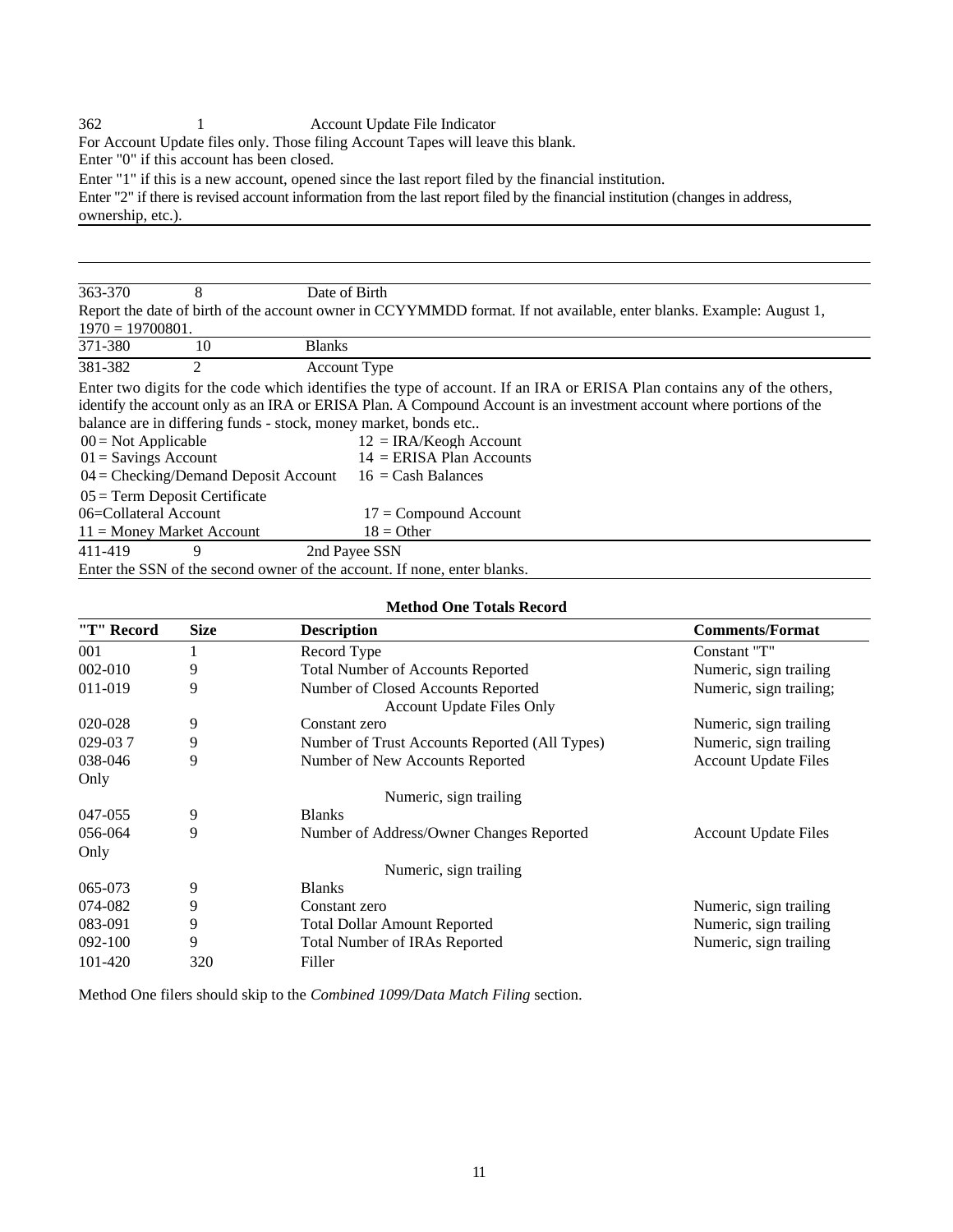**Method Two, The Matched Accounts Method**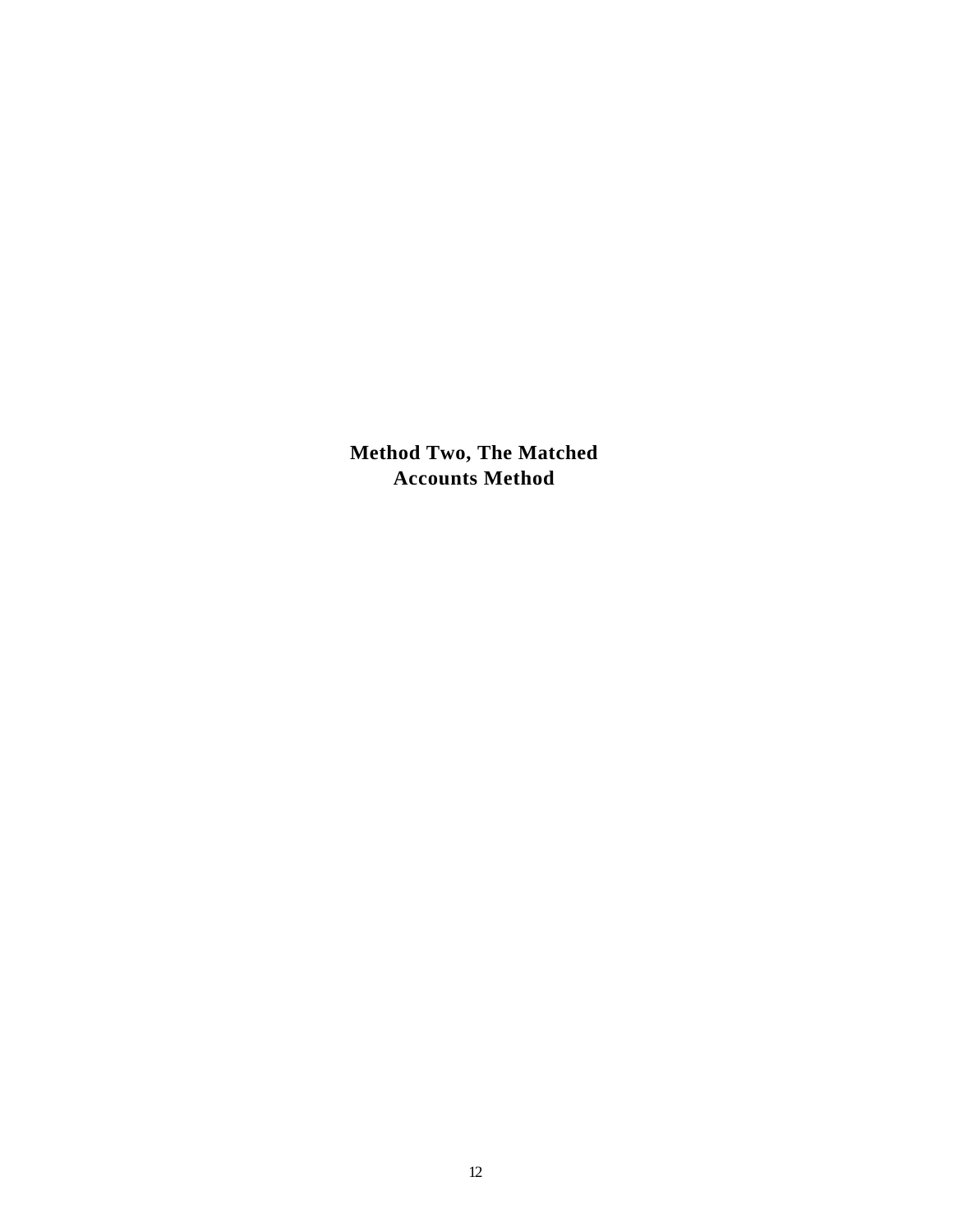# **Method Two, The Matched Accounts Method**

## **The Inquiry File: Specifications for Files to be Given to Financial Institutions for Data Matching**

Financial Institutions (or their Reporting Agents) electing to perform the matching under Method Two, the Matched Accounts Method, will receive from the State a magnetic media "Inquiry File" containing a list of persons to be matched.

Files submitted by the State to institutions for matching purposes must be matched against all open accounts maintained by the institution and all account owners, including secondary owners. Note that institutions must match this file against accounts not normally considered for 1099 reporting, including non-interest bearing accounts and accounts earning less than \$10.00 in interest or dividends.

Files sent out by the State will likely be those most frequently used for 1099 reporting: IBM 3480 and 3490 tape cartridges or 9-track magnetic tape. Please consult with State for tape parity and density. Inquiry Files will contain only 3 kinds of records:

- "D" A record identifying the year and month the file was created by the State.
- "I" The basic inquiry record, identifying the person to be matched.<br>"T" The total record showing the number of inquiry records on this
- The total record showing the number of inquiry records on this file.

All records will have a length of 99 characters and the records will be blocked in groups of 100 records. These records are further defined below:

| "D" Record   | <b>Size</b> | <b>Description Comments/Format</b>            |                        |  |
|--------------|-------------|-----------------------------------------------|------------------------|--|
| 001          |             | Record Type Constant "D"                      |                        |  |
| 002-007      | 6           | Year and Month File Generated                 | <b>CCYYMM</b>          |  |
| 008          |             | Data Match File Indicator                     | Constant "M"           |  |
| 009-099      | 91          | <b>Blanks</b>                                 |                        |  |
| "I" Record   | <b>Size</b> | <b>Description</b>                            | <b>Comments/Format</b> |  |
| 001          |             | Record Type                                   | Constant "I"           |  |
| 002-010      | 9           | <b>Inquiry Social Security Number</b>         |                        |  |
| 011-020      | 10          | <b>State Pass-Back Information</b>            |                        |  |
| 021-040      | 20          | <b>Inquiry Last Name</b>                      |                        |  |
| $041 - 056$  | 16          | <b>Inquiry First Name</b>                     |                        |  |
| $057-071$    | 15          | Case Pass-Back Information                    |                        |  |
| 072-076      | 5           | FIPS Code Pass-Back Information               |                        |  |
| 077-099      | 23          | <b>Additional State Pass-Back Information</b> |                        |  |
| "I" Position | <b>Size</b> | <b>Description</b>                            |                        |  |
| $002 - 010$  | 9           | Inquiry Social Security Number (SSN)          |                        |  |

This is the SSN of the person to be matched. A match is to be reported by the financial institution anytime an account with the SSN indicated on the Inquiry File is found. It is possible that a single SSN will appear more than once on the inquiry tape. These multiple entries will be differentiated by entries in the Case Pass-Back Information (057-07 1). If a match is found, matches should be reported for each account with each SSN and Case Pass-Back Information.

011-020 10 State Pass-Back Information

This field is a 10-digit alphanumeric (may be blank) entry which has significance to the State in its administration of the Data Match System. This information must be passed back to the State if a match is found. (If this field is blank, a blank is passed back.)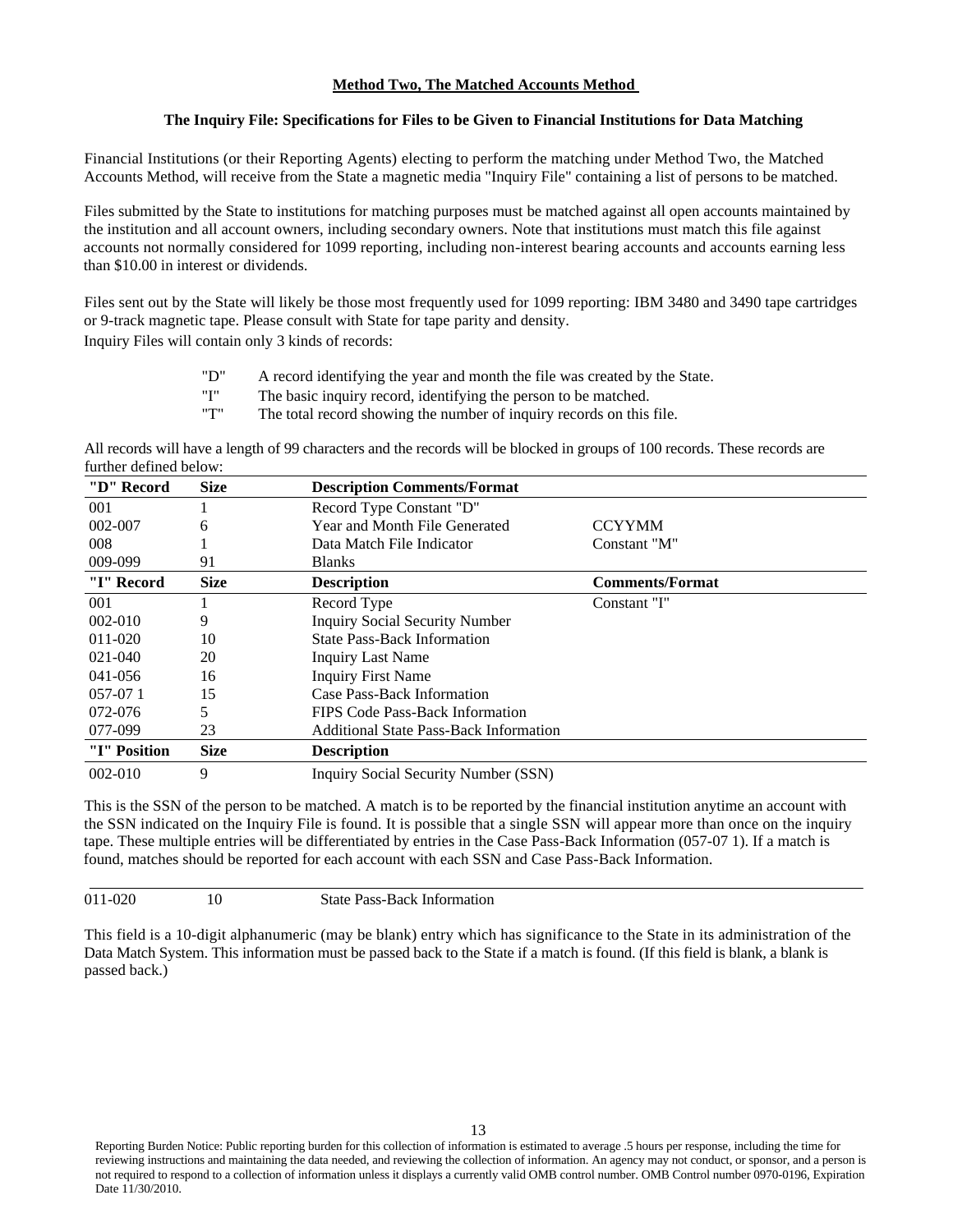# 021-040 20 Inquiry Last Name

This alphanumeric field will be left-justified and filled with blanks. If the name to be recorded in this field exceeds 20 characters, it will be continued in positions 041-056. Matches identified by a corresponding SSN should be reported by the financial institution even if the name does not match the inquiry record.

| 041-056 | 16                                     | Inquiry First Name.                                                                                                                                                                                                                                                                                                                           |
|---------|----------------------------------------|-----------------------------------------------------------------------------------------------------------------------------------------------------------------------------------------------------------------------------------------------------------------------------------------------------------------------------------------------|
|         | Left-justified and filled with blanks. |                                                                                                                                                                                                                                                                                                                                               |
| 057-071 | 15                                     | Case Pass-Back Information                                                                                                                                                                                                                                                                                                                    |
|         |                                        | This 18-digit alphanumeric field (may be blank) has significance to the State for its Child Support case administration. This<br>field must be passed back to the State if a match is found. (If the ID Suffix is a blank, a blank is passed back.)                                                                                           |
| 072-076 |                                        | FIPS Code Pass-Back Information<br>This field is a 5-digit alphanumeric field which contains the FIPS code of the State inquiring of the SSN. This information<br>must be passed back to State if a match is found. Financial institutions will use this code to determine which State will<br>receive the account information for the match. |

| "T" Record  | Size | <b>Description Comment/Format</b>      |                        |  |  |
|-------------|------|----------------------------------------|------------------------|--|--|
| 001         |      | Record Type Constant "T"               |                        |  |  |
| $002 - 011$ | 10   | Number of Inquiry Records on this file | Numeric, sign trailing |  |  |
| 012-099     | 88   | <b>Blanks</b>                          |                        |  |  |

**The Inquiry File contains highly confidential data. Therefore all Method Two filers are to return the Inquiry File with their Data Match File.**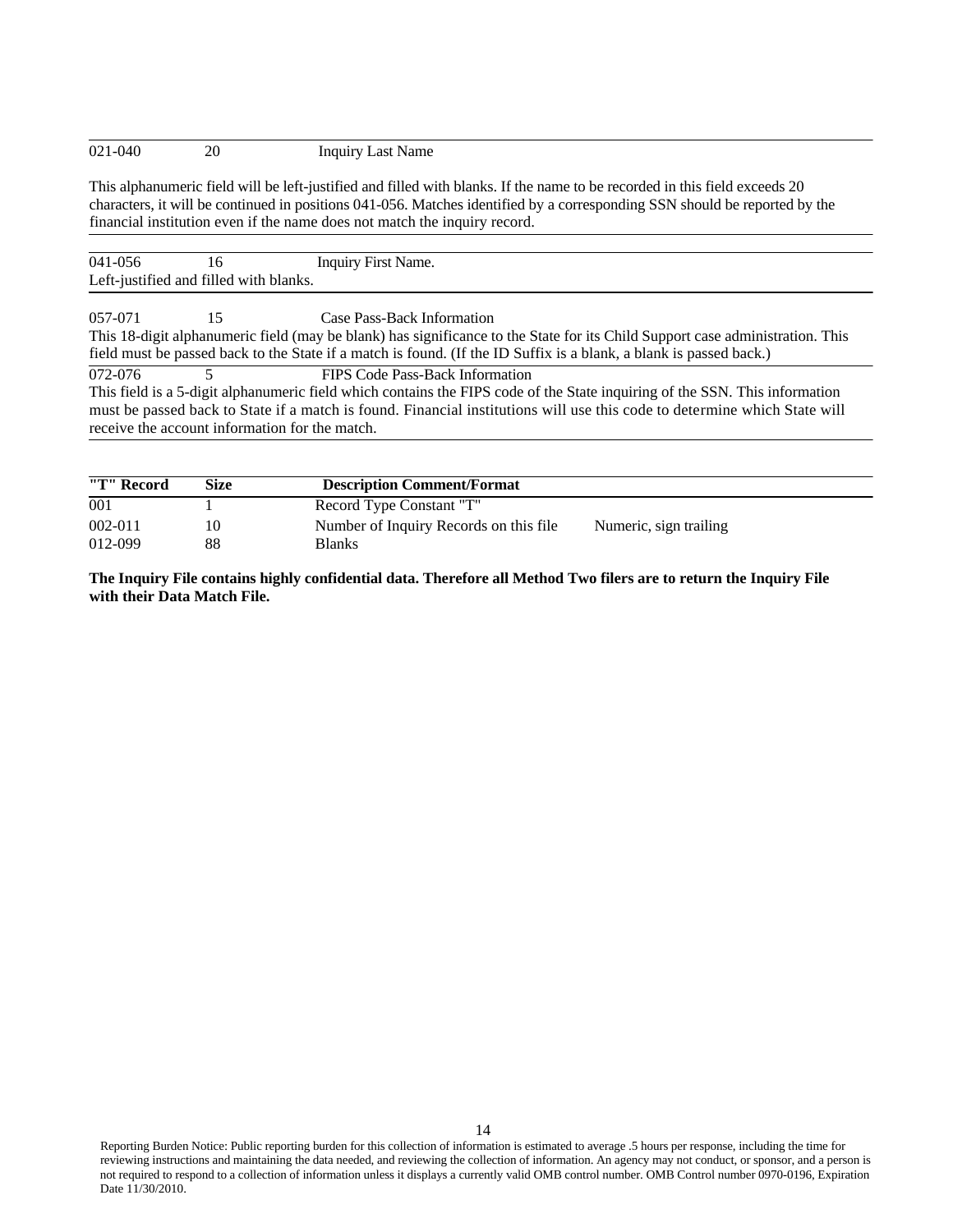## **The Match File: Specifications for Files to be Given to State by Financial Institutions**

**Method Two "A" Record**

| "A" | Size | <b>Comments/Format</b><br>-Description |
|-----|------|----------------------------------------|

**The character "M" (Match Tape) must be entered in position 371. Otherwise,** The Matched Accounts "A" Record is nearly identical to the "A" Record found earlier in this specifications document. Please refer to it for filing instructions.

#### **Method Two "B" Record**

Once having matched an Inquiry SSN to an account, the financial institution will report account information on the following "B" Record. Be sure to read the note regarding Primary and Secondary SSN reporting at the end of the record description.

| "B" Record  | <b>Size</b>  | <b>Description</b>                            | <b>Comments/Format</b>                         |
|-------------|--------------|-----------------------------------------------|------------------------------------------------|
| 001         | 1            | Record Type Constant "B"                      |                                                |
| 002-007     | 6            | Year and Month                                | CCYYMM Inquiry File data (passed back          |
|             |              |                                               | from "A" Record, positions 020-025)            |
| 008-011     | 4            | Payee Last Name Control                       | First four characters of last name             |
| 012-014     | 3            | <b>Blanks</b>                                 |                                                |
| 015-023     | 9            | <b>Matched SSN</b>                            |                                                |
| 024-043     | 20           | Payee's Account Number                        |                                                |
| 044-060     | 17           | <b>Blanks</b>                                 |                                                |
| $061 - 160$ | 100          | <b>Account Full Legal Title</b>               | (Optional)                                     |
| 161         | 1            | Matched Name Foreign                          |                                                |
|             |              | Country Indicator                             | " $1$ " = Foreign                              |
| 162-201     | 40           | <b>Matched Name</b>                           |                                                |
| 202-24 1    | 40           | 2nd Payee Name                                |                                                |
| 242-281     | 40           | <b>Matched Name Street Address</b>            |                                                |
| 282-310     | 29           | Matched Name City                             |                                                |
| 311-312     | 2            | <b>Matched Name State</b>                     |                                                |
| 3 13 - 321  | 9            | Matched Name Zip Code                         |                                                |
| 322-326     | 5            | FIPS Code Pass-Back Information               | FIPS Code Pass-Back Info from "I" Record,      |
|             |              |                                               | positions 072-076                              |
| 327-349     | 23           | <b>Additional State Pass-Back Information</b> | Pass-Back from "I" Record, positions           |
|             |              |                                               | 077-099                                        |
| 350         | 1            | <b>Blank</b>                                  |                                                |
| 351-357     | 7            | <b>Account Balance</b>                        | Numeric, whole dollars, sign trailing. If      |
|             |              |                                               | position $361 = 0$ , then zeroes are required. |
| 358         | 1            | Match Flag                                    | The FIN will compare SSN and first four        |
|             |              |                                               | characters of last name. Possible values:      |
|             |              |                                               | $0 =$ unwilling/unable to complete             |
|             |              |                                               | comparison                                     |
|             |              |                                               | $1 =$ did comparison & name/SSN matched        |
|             |              |                                               | $2 =$ did comparison & name did not match      |
| 359         | $\mathbf{1}$ | <b>Trust Fund Indicator</b>                   | Possible values:                               |
|             |              |                                               | $0 = Not$ a trust account                      |
|             |              |                                               | $1 = UTMA/UGMA$ account                        |
|             |              |                                               | $2 = IOLTA$ account                            |
|             |              |                                               | $3$ = Mortgage escrow account                  |
|             |              |                                               | $4 =$ Security deposits (incl. Real Estate)    |
|             |              |                                               | $5 =$ Other trust/escrow                       |
|             |              |                                               | $6 =$ Information not available                |
| 360         | $\mathbf{1}$ | <b>Account Status Indicator</b>               | Possible values:                               |
|             |              |                                               | $0 =$ open                                     |
|             |              |                                               | $1 = closed$                                   |
|             |              |                                               | $2=$ inactive                                  |
| 361         | 1            | <b>Account Balance Indicator</b>              | Possible values:                               |
|             |              |                                               | $0 = not provided$                             |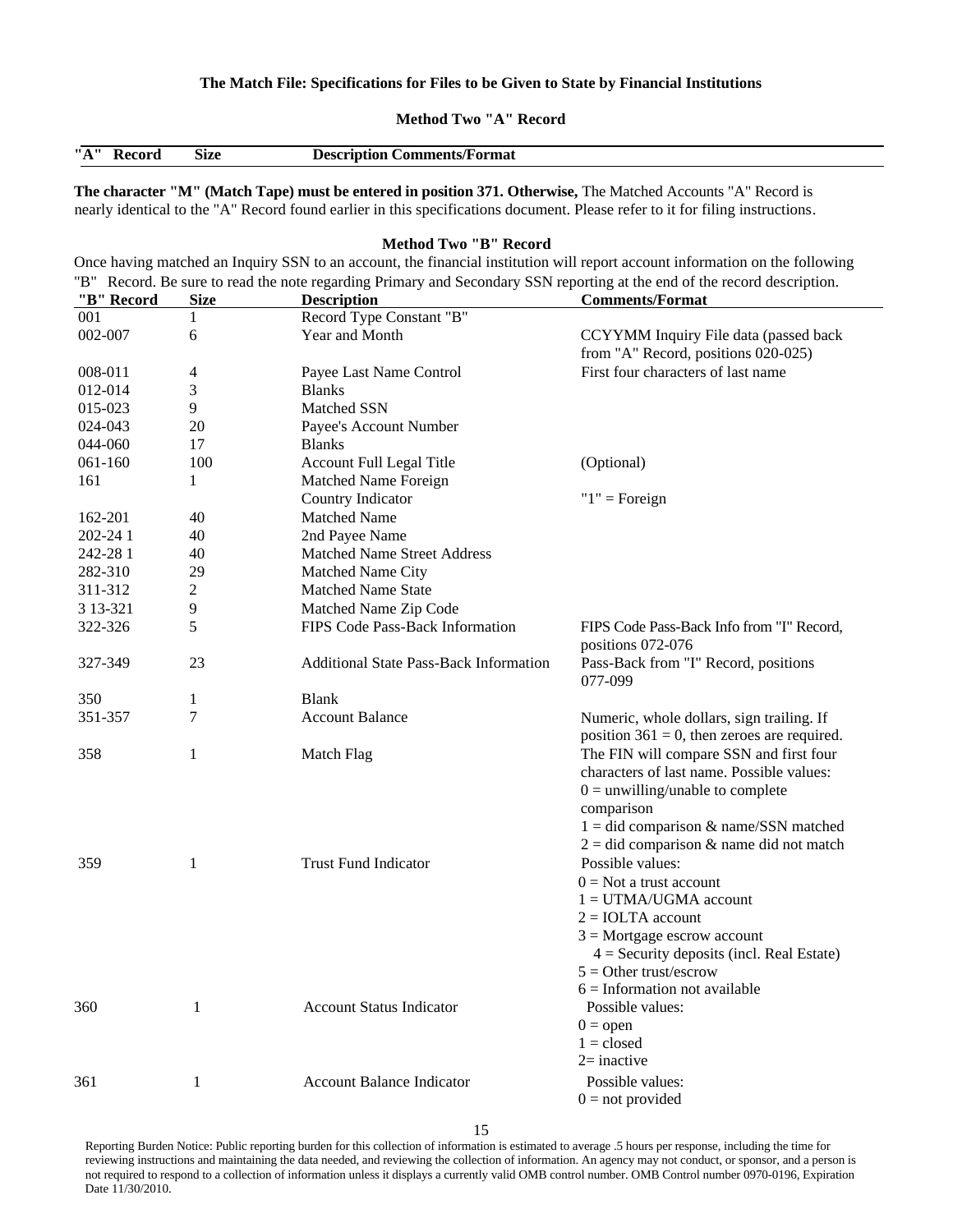$1 =$  average balance (whether daily,

monthly, etc.)  $2 =$  current balance

| 362                          | $\mathbf{1}$ | <b>Blank</b>                                                                                                 |                                                                                                                                   |
|------------------------------|--------------|--------------------------------------------------------------------------------------------------------------|-----------------------------------------------------------------------------------------------------------------------------------|
| 363-370                      | 8            | Date of Birth                                                                                                | CCYYMMDD Default: zero if not available                                                                                           |
| 371-380                      | 10           | <b>State Pass-Back Information</b>                                                                           |                                                                                                                                   |
| 381-382                      | 2            | <b>Account Type</b>                                                                                          | $00 = Not applicable$                                                                                                             |
|                              |              |                                                                                                              | $01 =$ Savings account                                                                                                            |
|                              |              |                                                                                                              | $04 =$ Checking/demand deposit account                                                                                            |
|                              |              |                                                                                                              | $05 = Term$ deposit certificate                                                                                                   |
|                              |              |                                                                                                              | $06 =$ Collateral Account                                                                                                         |
|                              |              |                                                                                                              | $11 =$ Money market account                                                                                                       |
|                              |              |                                                                                                              | $12 = IRA/KEOGH$                                                                                                                  |
|                              |              |                                                                                                              | $14 = ERISA$ Plan Account                                                                                                         |
|                              |              |                                                                                                              | $16 =$ Cash Balances                                                                                                              |
|                              |              |                                                                                                              | $17 = Compound Account$                                                                                                           |
|                              |              |                                                                                                              | $18 = Other$                                                                                                                      |
| 383-397                      | 15           | Case Pass-Back                                                                                               | Case Pass-Back Information from "I"                                                                                               |
|                              |              |                                                                                                              | Record, positions 057-07 1                                                                                                        |
| 398-400                      | 3            | <b>Blanks</b>                                                                                                |                                                                                                                                   |
| 401                          | 1            | Payee Indicator                                                                                              | Possible values:                                                                                                                  |
|                              |              |                                                                                                              | $0 =$ if match is primary and sole account                                                                                        |
|                              |              |                                                                                                              | holder                                                                                                                            |
|                              |              |                                                                                                              | $1 =$ if match is secondary holder                                                                                                |
|                              |              |                                                                                                              | $2 =$ if match is primary, but not sole account                                                                                   |
|                              |              |                                                                                                              | holder                                                                                                                            |
| 402-410                      | 9            | Primary SSN                                                                                                  |                                                                                                                                   |
| 411-419                      | 9            | 2nd Payee SSN                                                                                                |                                                                                                                                   |
| 420                          |              | <b>Blank</b>                                                                                                 |                                                                                                                                   |
| "B" Position                 | <b>Size</b>  | <b>Description</b>                                                                                           |                                                                                                                                   |
| 002-007                      | 6            | Year and Month                                                                                               |                                                                                                                                   |
|                              |              |                                                                                                              | Enter the year and month (century format) the file is generated. For example, April, 1998 will be entered as "199804."            |
| $015 - 023$                  | 9            | <b>Matched SSN</b>                                                                                           |                                                                                                                                   |
|                              |              | Enter the numeric social security number matched from the Inquiry File (see note below)                      |                                                                                                                                   |
|                              |              |                                                                                                              |                                                                                                                                   |
| 061-160                      | 100          | <b>Account Full Legal Title (Optional)</b>                                                                   |                                                                                                                                   |
| titles (i.e. Law Office of") |              |                                                                                                              | Report the full account title of the account matched. Some institutions may find this helpful to report trust accounts, or other  |
| 161                          |              | Matched Name Foreign Country Indicator                                                                       |                                                                                                                                   |
|                              |              | If the address of the payee is in a foreign country, enter a "1" (one) in this field; otherwise, enter blank |                                                                                                                                   |
| 162-201                      | 40           | <b>Matched Name</b>                                                                                          |                                                                                                                                   |
| note below).                 |              |                                                                                                              | Enter the name on the account from the financial institution account records. Be sure to enter both the first and last name. (See |
| $202 - 241$                  | 40           | 2nd Payee Name                                                                                               |                                                                                                                                   |
|                              |              |                                                                                                              | Method Two filers having matched an account to the name entered in positions 162-201, will enter the name of any other            |

owner of the account. If none exists, leave blank. (See note below). If the secondary owner has been entered in position 162-201, enter the primary owner name.

16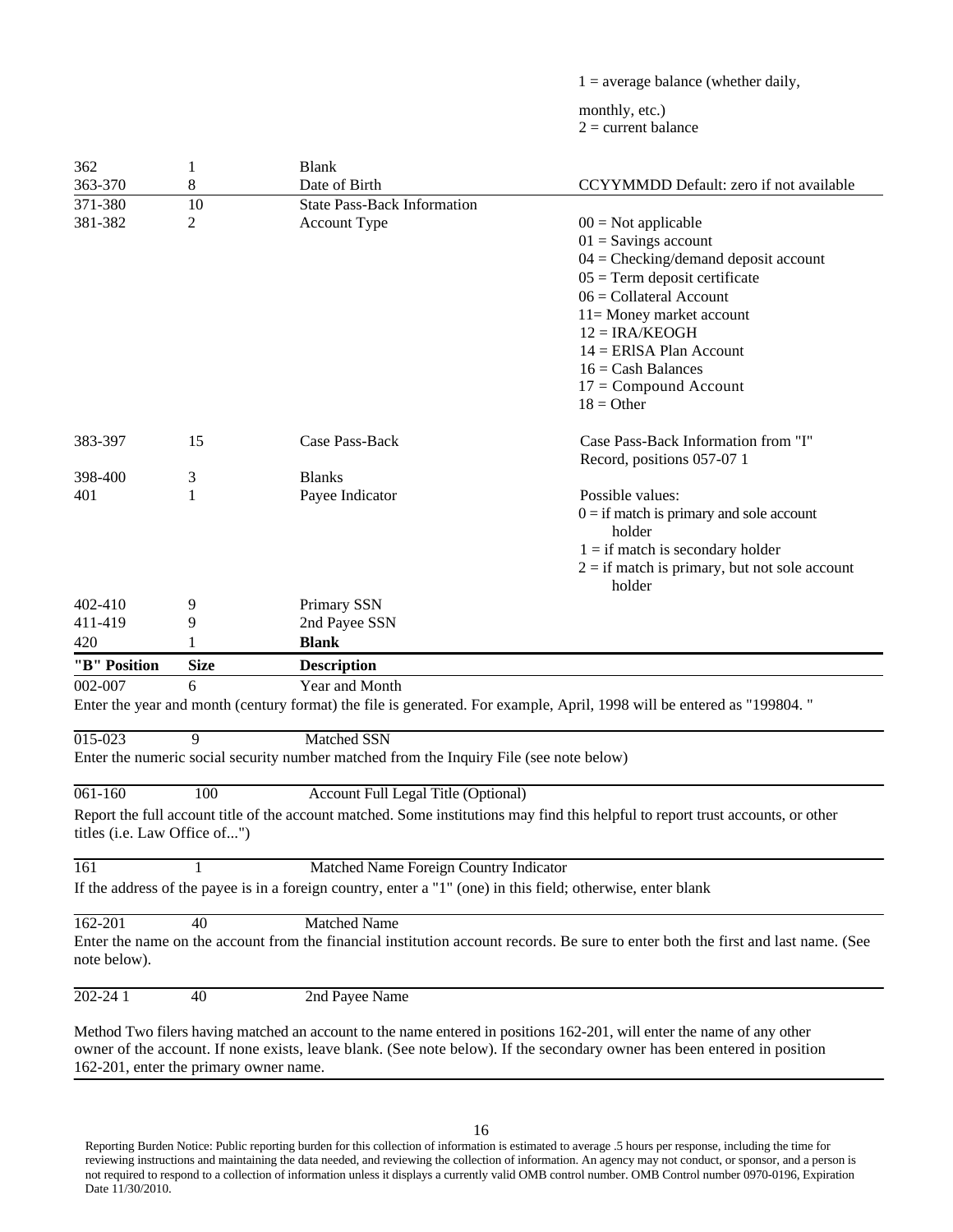#### 242-321 80 Matched Name Address, City, State, Zip Code.

Enter the address of the Matched Name whose S SN has been entered in positions 0 15-023. If this does not exist, enter the address of the second account owner.

322-326 5 FIPS Code Pass-Back Information

For Federal data matching, insert the two-letter abbreviation of the state where the account is located. The FIPS Code Pass-Back Information field supplied by the state on the Inquiry File for matching purposes must be returned along with the account information. If the State file includes multiple records matching the account, submit the account information once for each time the individual appears on the State Inquiry File.

# 327-349 23 Additional State Pass-Back Information

For Federal data matching, this field may be left blank. The Additional State Pass-Back Information field supplied by the State on the Inquiry File for matching purposes must be

returned along with the account information. If the State file includes multiple records matching the account, submit the account information once for each time the individual appears on the State file.

35 1-357 7 Account Balance

The Account Balance is necessary to prevent financial institutions from receiving large numbers of State levies for accounts with insufficient funds. Show the account balance or value in whole dollars only with the sign trailing (positive/negative). Do not include decimals. For brokerage firms reporting margin accounts, the balance or value is the account holders equity position, or the value of the account less any borrowed amount. For closed accounts, or where the information is unavailable, fill with zeroes. For accounts with balances greater than 9,999,999, enter 9,999,999.

358 1 Match Flag

All SSN matches identified by a corresponding SSN should be reported by the institution. An additional comparison of the matched last name to the last name on the Inquiry File may prevent the financial institution from receiving incorrect levies.

Enter "0" if the institution is unable to match the last name.

Enter "1 " if the first four letters of the matched last name, and that of the Inquiry File last name are the same. Enter "2" if the first four letters of the matched last name, and that of the Inquiry File last name are not the same.

359 1 Trust Fund Indicator

Enter a single digit (0-6) to indicate whether the account registration indicates it is a trust or escrow account. Enter a zero (0) if the account is not registered as a trust or escrow. For closed accounts, a zero may be entered but not a blank.

|     | $0 = Not$ a Trust Account                        | $4 =$ Security Deposits (incl. Real Estate) |
|-----|--------------------------------------------------|---------------------------------------------|
|     | $1 = UTMA/UGMA$ Account $5 = Other Trust/Escrow$ |                                             |
|     | $2 = IOLTA$ Account                              | $6 =$ Information Not Available             |
|     | $3$ = Mortgage Escrow Account                    |                                             |
| 360 |                                                  | Account Status Indicator                    |

Enter "0" if account is open.

Enter "1" if account is closed.

Enter "2" if account is inactive. An inactive account is an account that has not had activity for a specified period of time to be determined by the financial institution.

361 1 Account Balance Indicator

Enter "0" if the Account Balance to be entered in positions 351-357 has not been provided.

Enter "1" if an average balance is reported.

Enter "2" if a current balance (as of the day the report is created) is provided.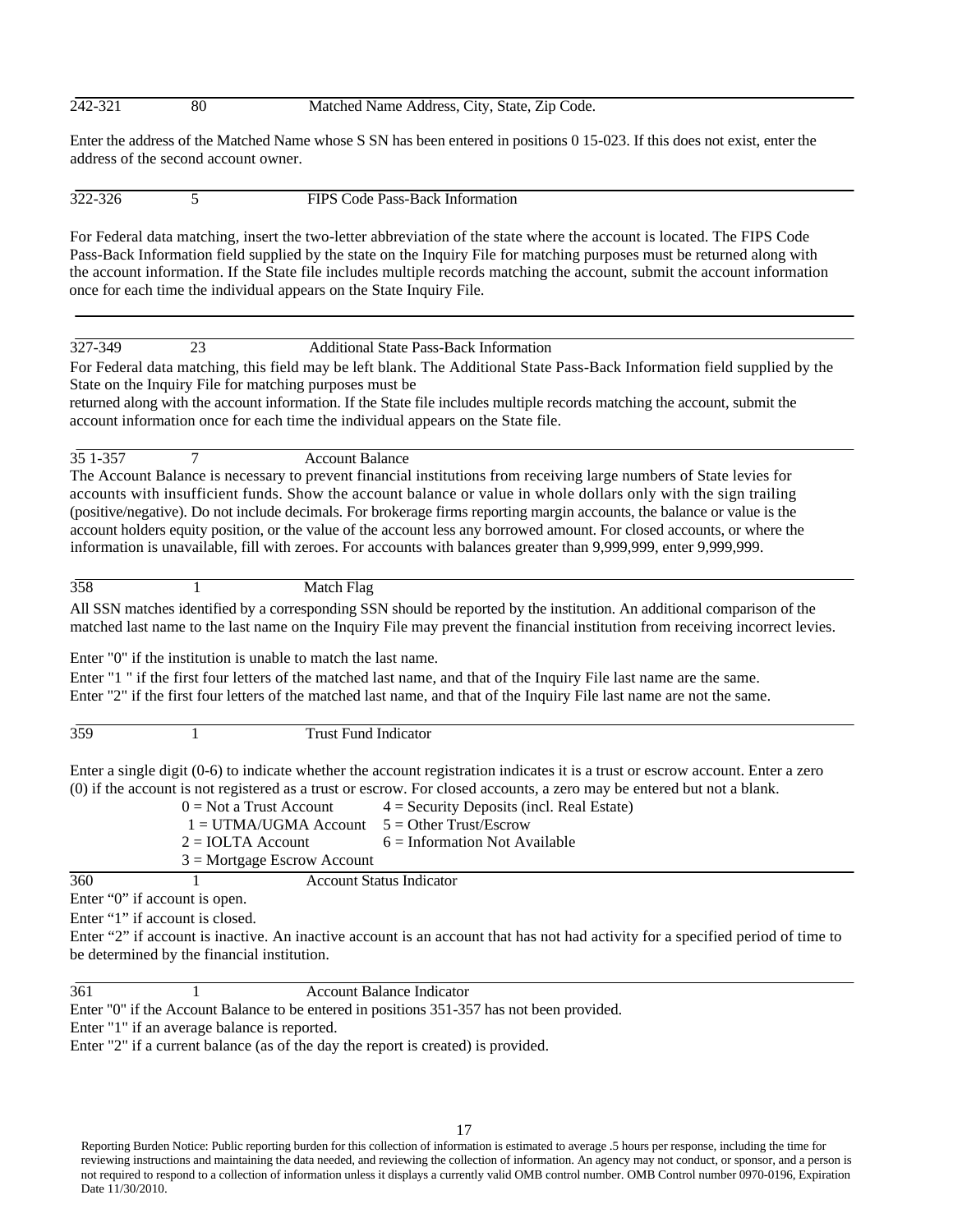363-370 8 Date of Birth Report the date of birth of the matched account owner, if known, in CCYYMMDD format, otherwise, enter zeros (0). Example: August 1, 1970 = 19700801.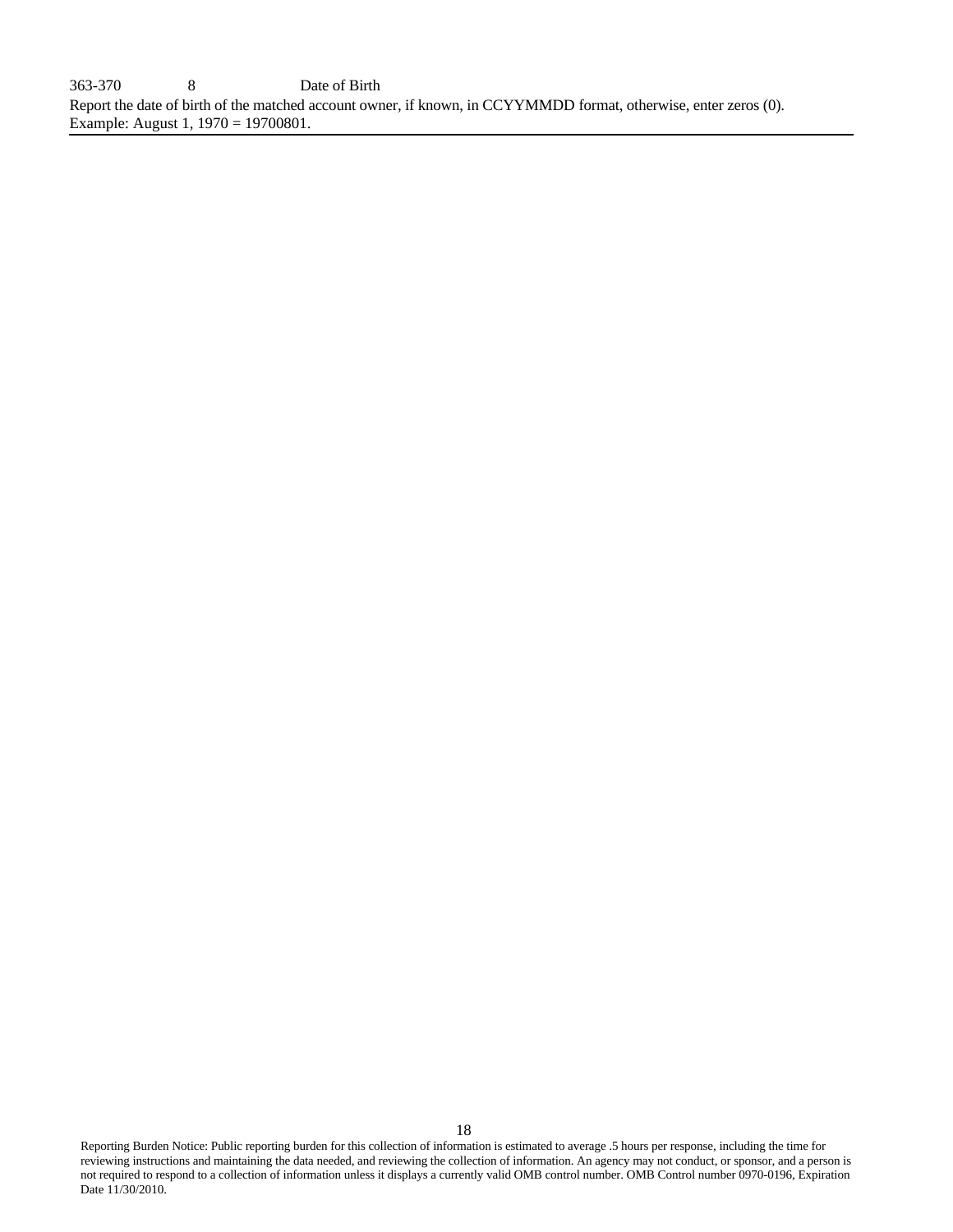| 371-380 | <b>State Pass-Back Field</b> |
|---------|------------------------------|
|         |                              |

The State Pass-Back field supplied on the Inquiry File must be returned along with the account information. If the State file includes multiple records matching the account, submit the account information once for each time the individual appears on the State file.

# 381-382 2 Account Type

Enter two digits for the code which identifies the type of account. If an IRA or ERISA Plan contains any of the others, identify the account only as an IRA or ERISA Plan. A Compound Account is an investment account where portions of the balance are in differing funds - stock, money market, bonds etc.

| $12 = IRA/Keogh Account$ |
|--------------------------|
| $14 = ERISA$ plan        |
|                          |
| $16 =$ Cash Balances     |
|                          |
| $17 =$ Compound Account  |
| $18 =$ Other             |
|                          |

383-3 97 15 Case Pass-Back Information

The Case Pass-Back field supplied by the State on the Inquiry File must be returned along with the account information. If the State file includes multiple records matching the account, submit the account information once for each time the individual SSN appears on the State file.

| 401     |                                     | Payee Indicator                                                          |                                                                                                                         |
|---------|-------------------------------------|--------------------------------------------------------------------------|-------------------------------------------------------------------------------------------------------------------------|
|         |                                     | Enter "0" if the matched account owner is the sole owner of the account. |                                                                                                                         |
|         |                                     | Enter "1" if a match is generated against a secondary owner's SSN.       |                                                                                                                         |
|         |                                     |                                                                          | Enter "2" if the matched account is to the primary owner, and there are secondary owners to the same account.           |
| 402-410 |                                     | Primary SSN                                                              |                                                                                                                         |
|         | primary-owner SSN (see note below). |                                                                          | If the SSN matched to an account is a secondary owner (and a "1" has been entered in position 401), enter the account's |
| 411-419 |                                     | 2nd Payee SSN                                                            |                                                                                                                         |

Enter the SSN of the second owner of the account (see note below).

# **Note for Method Two Filers Regarding Primary and Secondary SSN Matching.**

Generally, if there are multiple owners of an account, the Primary Owner is the SSN designated for tax reporting. A Secondary Owner would be any other(s). The following are instructions to clarify the Primary and Secondary owners reporting. All other fields not specified below are to be filled as instructed in the "B" Record layout above.

If an SSN matched from the State Inquiry File is found to be the *Primary Owner* of an account, follow these instructions:

- the Matched SSN is entered in the Matched SSN field in positions 0 15-023
- the Matched Name is entered in the Matched Name field in positions 162-201
- the Secondary Owner's name will be entered in the 2nd Payee Name field in positions 202-24 1
- if the account owner is the sole owner of the account, enter "0" in the Payee Indicator field in position 401; enter "2" in position 401 if more than one owner exists.
- the Secondary Owner's SSN will be entered in the 2nd Payee SSN in positions 411-419.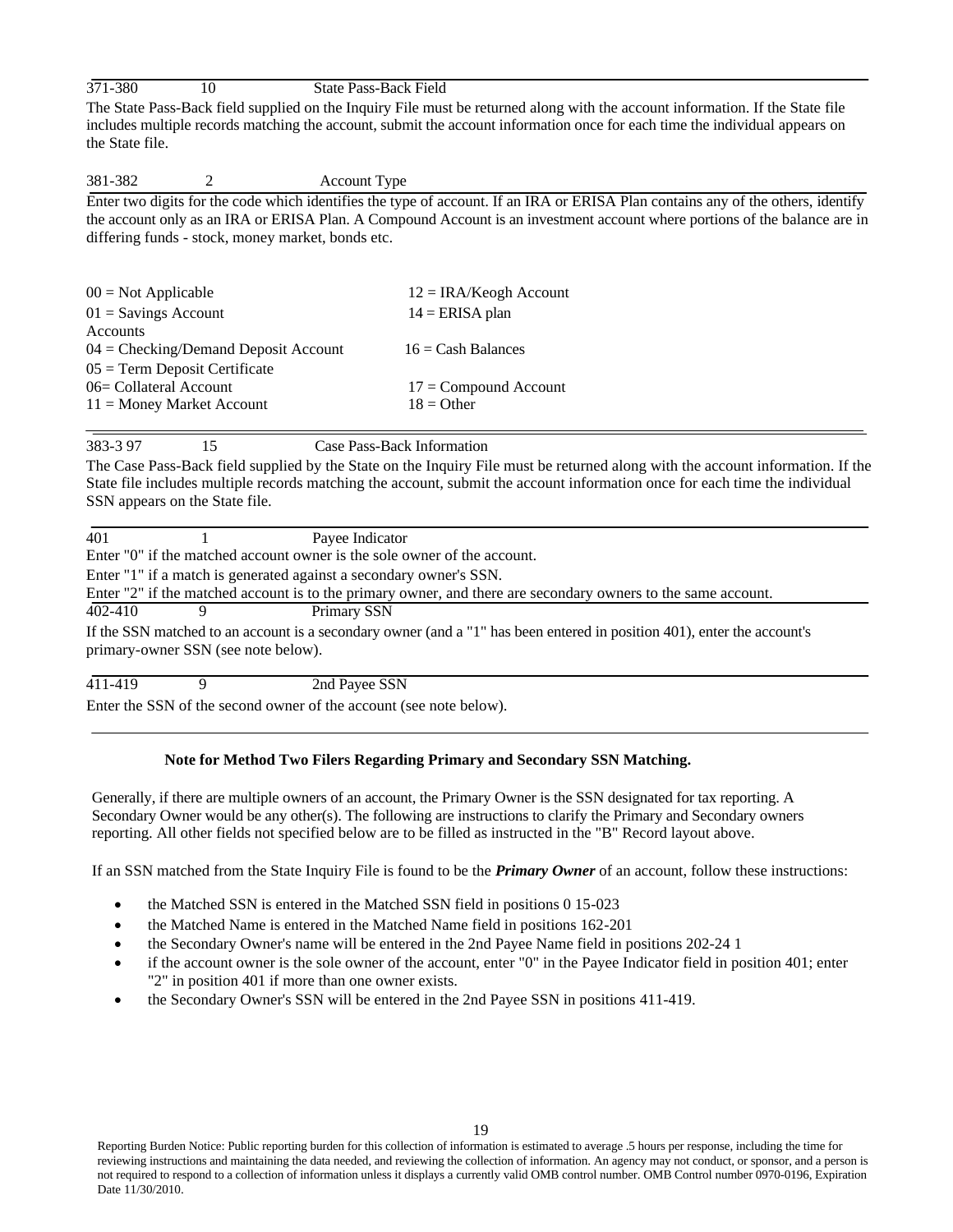• All other fields are to be filled as instructed in the "B" Record layout.

If an SSN from the State Inquiry File is found to be a *Secondary Owner* of an account, follow these instructions:

- the Matched S SN is entered in the Matched S SN field in positions 0 15-023
- the Matched Name is entered in the Matched Name field in positions 162-201
- the Primary Owner's name will be entered in the 2nd Payee Name field in positions 202-24 1
- a "1" is entered in the Payee Indicator field in position 401
- the Primary Owner's SSN will be entered in the Primary SSN field in positions 402-410
- All other fields are to be filled as instructed in the "B" Record layout

| "T" Record  | <b>Size</b><br><b>Description</b> |                                                                                | <b>Comments/Format</b> |  |
|-------------|-----------------------------------|--------------------------------------------------------------------------------|------------------------|--|
| 001         |                                   | Record Type                                                                    | Constant "T"           |  |
| $002 - 010$ | 9                                 | <b>Total Number of Accounts Reported</b>                                       | Numeric, sign trailing |  |
| 011-019     | 9                                 | Constant zero                                                                  | Numeric, sign trailing |  |
| 020-028     | 9                                 | Number of Accounts with Match Flags                                            | Numeric, sign trailing |  |
| 029-037     | 9                                 | Number of Trust Accounts Reported (All Types)                                  | Numeric, sign trailing |  |
| 03 8-046    | 9                                 | Numeric, sign trailing<br>Constant zero                                        |                        |  |
| 047-055     | 9                                 | <b>Blanks</b>                                                                  |                        |  |
| 056-064     | 9                                 | Numeric, sign trailing<br>Constant zero                                        |                        |  |
| 065-073     | 9                                 | <b>Blanks</b>                                                                  |                        |  |
| 074-082     | 9                                 | Total Number of Accounts Compared Against State File<br>Numeric, sign trailing |                        |  |
| 083-091     | 9                                 | Numeric, sign trailing<br><b>Total Dollar Amount Reported</b>                  |                        |  |
| 092-100     | 9                                 | <b>Total Number of IRAs Reported</b>                                           | Numeric, sign trailing |  |
| 101-420     | 320                               | <b>Blanks</b>                                                                  |                        |  |

| "T" Position | Size | <b>Description</b>                                                          |  |
|--------------|------|-----------------------------------------------------------------------------|--|
| $002 - 010$  |      | <b>Total Number of Accounts Reported</b>                                    |  |
|              |      | Enter the total number of accounts matched to the SSNs on the Inquiry File. |  |
| 020-028      |      | Number of Accounts with Match Flags                                         |  |

Enter the total number of matches identified by SSN and the first four letters of the last name which are reported by the institution (where "B" Record position  $358 = 1$ ). This comparison of the matched last name to the last name on the Inquiry File may prevent financial institutions from receiving incorrect levies.

## **How to Report No Matches Found**

Those filing under Method Two may have no matches to report after comparing their accounts against the State Inquiry File. Reporting Agents, and institutions that process Data Match Method Two in-house each have separate No Match directions.

For a Reporting Agent filing reports for more than one institution, follow these instructions:

a) If the Agent finds **no matches for any institution,** it may file a report by entering "No Matches" on a completed Magnetic Media Transmitter Report. Attach a list containing every institution name, TIN and the total number of accounts compared against the Inquiry File for each.

b) Agents **reporting both matches and no matches,** must include a **complete "A" and "T" Record** on the Match Tape for every institution it compares against the Inquiry File. Do not omit those institutions with no matches, but enter zeroes

Reporting Burden Notice: Public reporting burden for this collection of information is estimated to average .5 hours per response, including the time for reviewing instructions and maintaining the data needed, and reviewing the collection of information. An agency may not conduct, or sponsor, and a person is not required to respond to a collection of information unless it displays a currently valid OMB control number. OMB Control number 0970-0196, Expiration Date 11/30/2010.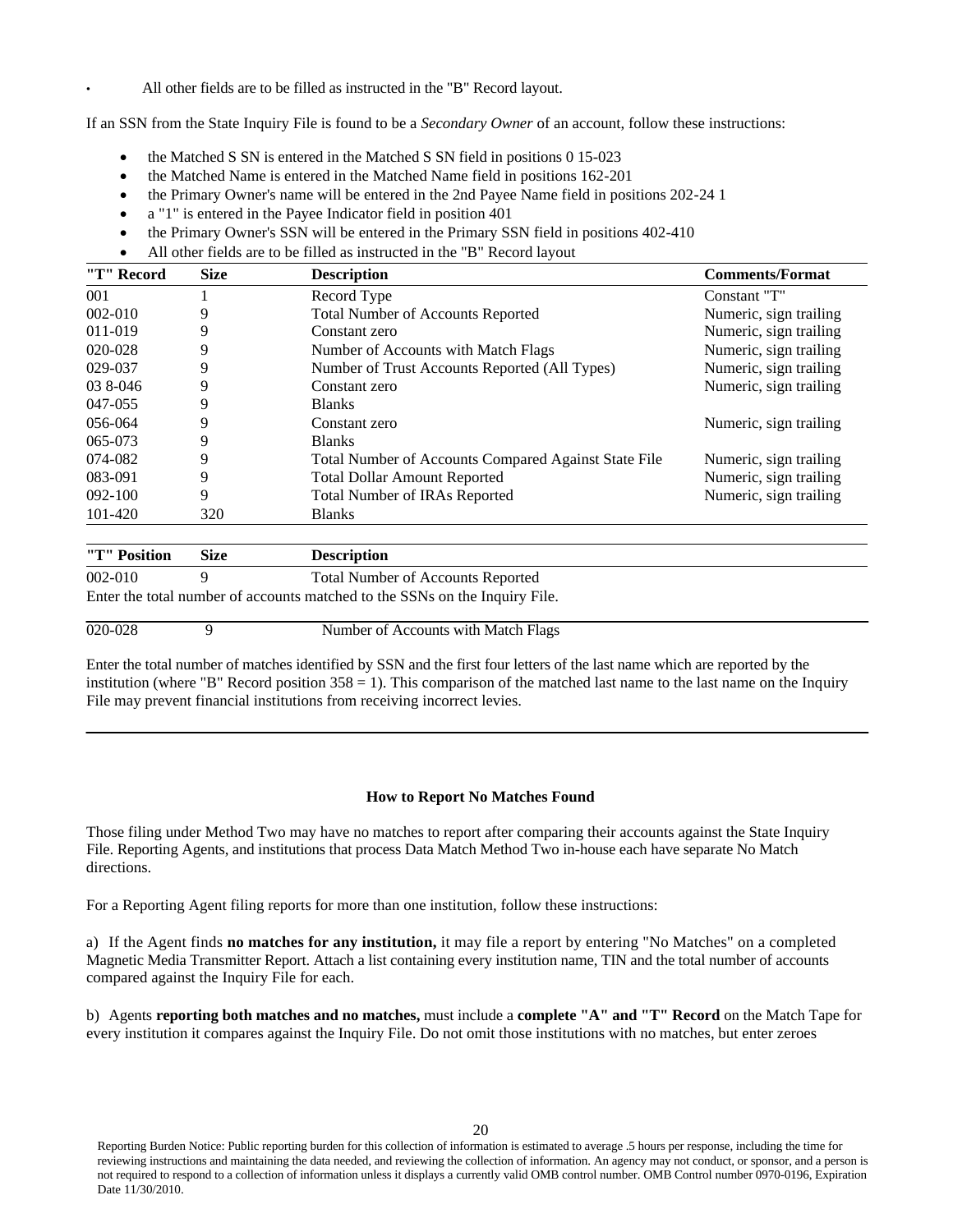in the appropriate positions of the "T" Record. An institution that has been omitted may find itself in violation of Data Match filing requirements.

c) Agents reporting for a single institution may follow the single institution instructions below.

A financial institution that files a Method Two report for itself, and finds no matches after comparing its accounts to the Inquiry File, may file a No Match Report by entering "No Matches" on a completed transmittal report. Include the total number of accounts compared against the Inquiry File.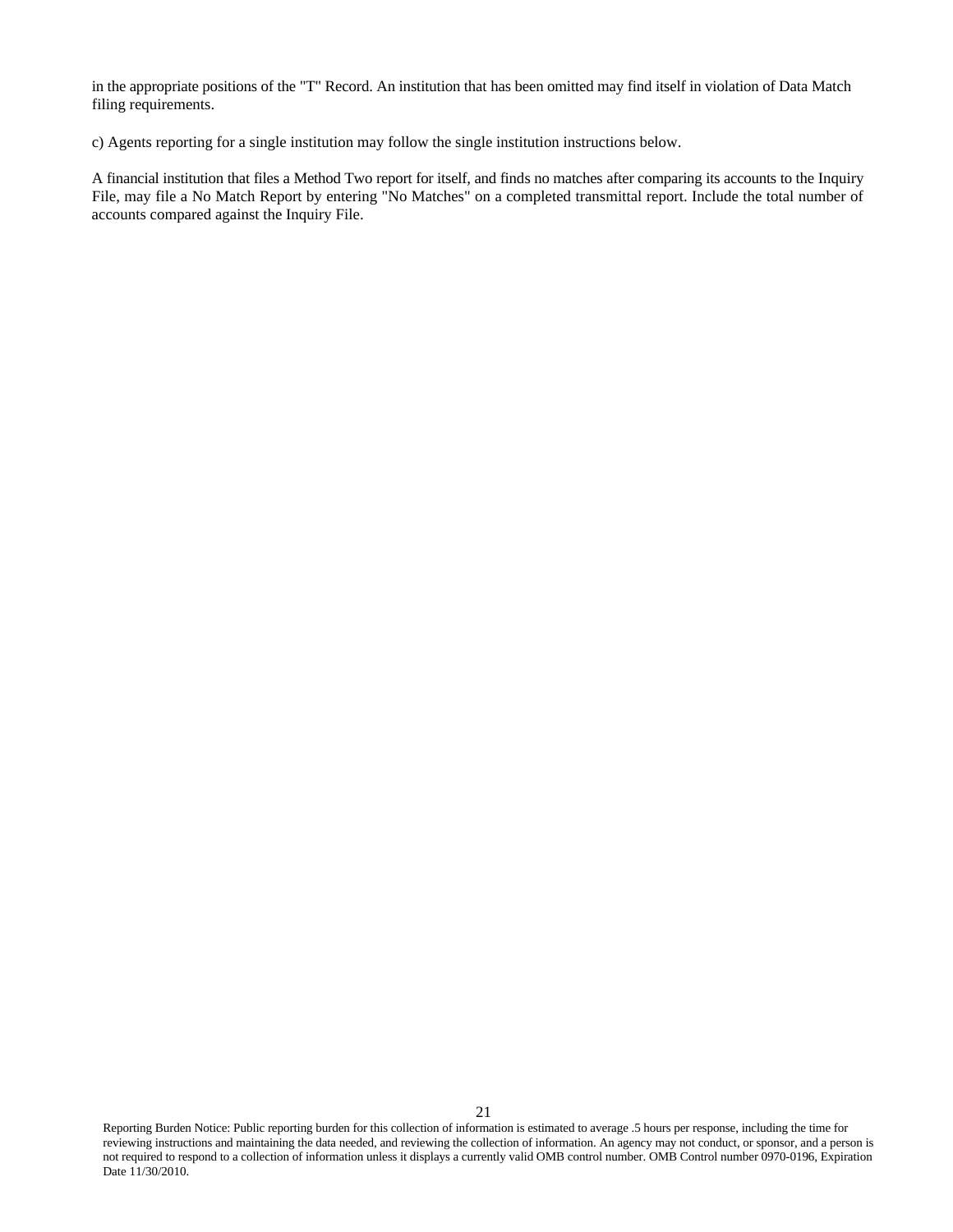# **Combined 1099/Data Match Under Method One Filing**

Where permitted, institutions making the election to report under Method One and include Data Match account information with their annual Form 1099 filing must modify their 1099 "A & "B" Records. Because Form 1099 specifications can vary from state to state, the format below may not be suitable for your institution. You must contact your State for further information on this filing option.

|                                           | <b>Size</b> | <b>Description</b>                                                   | <b>Comments/Format</b>                                                                                                                                                                                                                                                                                                                                                                          |  |
|-------------------------------------------|-------------|----------------------------------------------------------------------|-------------------------------------------------------------------------------------------------------------------------------------------------------------------------------------------------------------------------------------------------------------------------------------------------------------------------------------------------------------------------------------------------|--|
|                                           |             |                                                                      | The character "A" (Account Tape) must be entered in position 371. Otherwise, positions 1-750 are to be filled as required in                                                                                                                                                                                                                                                                    |  |
| IRS Publication 1220 for Form 1099.       |             |                                                                      |                                                                                                                                                                                                                                                                                                                                                                                                 |  |
|                                           |             |                                                                      |                                                                                                                                                                                                                                                                                                                                                                                                 |  |
| "B" Record                                | <b>Size</b> | <b>Description</b>                                                   | <b>Comments/Format</b>                                                                                                                                                                                                                                                                                                                                                                          |  |
| 001                                       |             | Record Type                                                          | Constant "B"                                                                                                                                                                                                                                                                                                                                                                                    |  |
| 002-005                                   | 4           | Year                                                                 | (CCYY)                                                                                                                                                                                                                                                                                                                                                                                          |  |
|                                           |             |                                                                      | Positions 6-662 are to be filled as required in IRS Publication 1220. However, the following additional fields must be added to<br>the "B" Record in the positions 663-684, where the IRS permits States to add "Special Data Entries." With the exception of<br>the Account Status Indicator defined below, these fields and their description are found in the complete Method One "B" Record |  |
|                                           |             | layout, however their location (position numbers) will be different. |                                                                                                                                                                                                                                                                                                                                                                                                 |  |
| 663                                       |             | <b>Account Status Indicator</b>                                      |                                                                                                                                                                                                                                                                                                                                                                                                 |  |
| 664-671                                   | 8           | <b>Account Balance</b>                                               | Whole Dollars Only, Numeric,<br>sign trailing                                                                                                                                                                                                                                                                                                                                                   |  |
| 672                                       |             | <b>Trust Fund Indicator</b>                                          |                                                                                                                                                                                                                                                                                                                                                                                                 |  |
| 673-674                                   | 2           | <b>Account Type</b>                                                  |                                                                                                                                                                                                                                                                                                                                                                                                 |  |
| 675-683                                   | 9           | 2nd Payee SSN                                                        |                                                                                                                                                                                                                                                                                                                                                                                                 |  |
| 684                                       |             | <b>Account Balance Indicator</b>                                     |                                                                                                                                                                                                                                                                                                                                                                                                 |  |
| 685-722                                   | 38          | <b>Blank</b>                                                         |                                                                                                                                                                                                                                                                                                                                                                                                 |  |
| 350                                       |             | <b>Account Status Indicator</b>                                      |                                                                                                                                                                                                                                                                                                                                                                                                 |  |
| Enter "0" if the account is still open.   |             |                                                                      |                                                                                                                                                                                                                                                                                                                                                                                                 |  |
| Enter "1" if the account has been closed. |             |                                                                      |                                                                                                                                                                                                                                                                                                                                                                                                 |  |

| "T"                                                                | Size | <b>Description</b> |  |  |  |  |  |
|--------------------------------------------------------------------|------|--------------------|--|--|--|--|--|
| There are no modifications to be made to the Form 1099 "T" Record. |      |                    |  |  |  |  |  |

After filing combined information by the February 28 due date, a Data Match supplemental report will be due April 30. This will include all accounts not included on the 1099 file (i.e. non-interest bearing accounts), and all accounts opened and closed since January 1. An institution may file a complete All Accounts file in place of this supplementary report.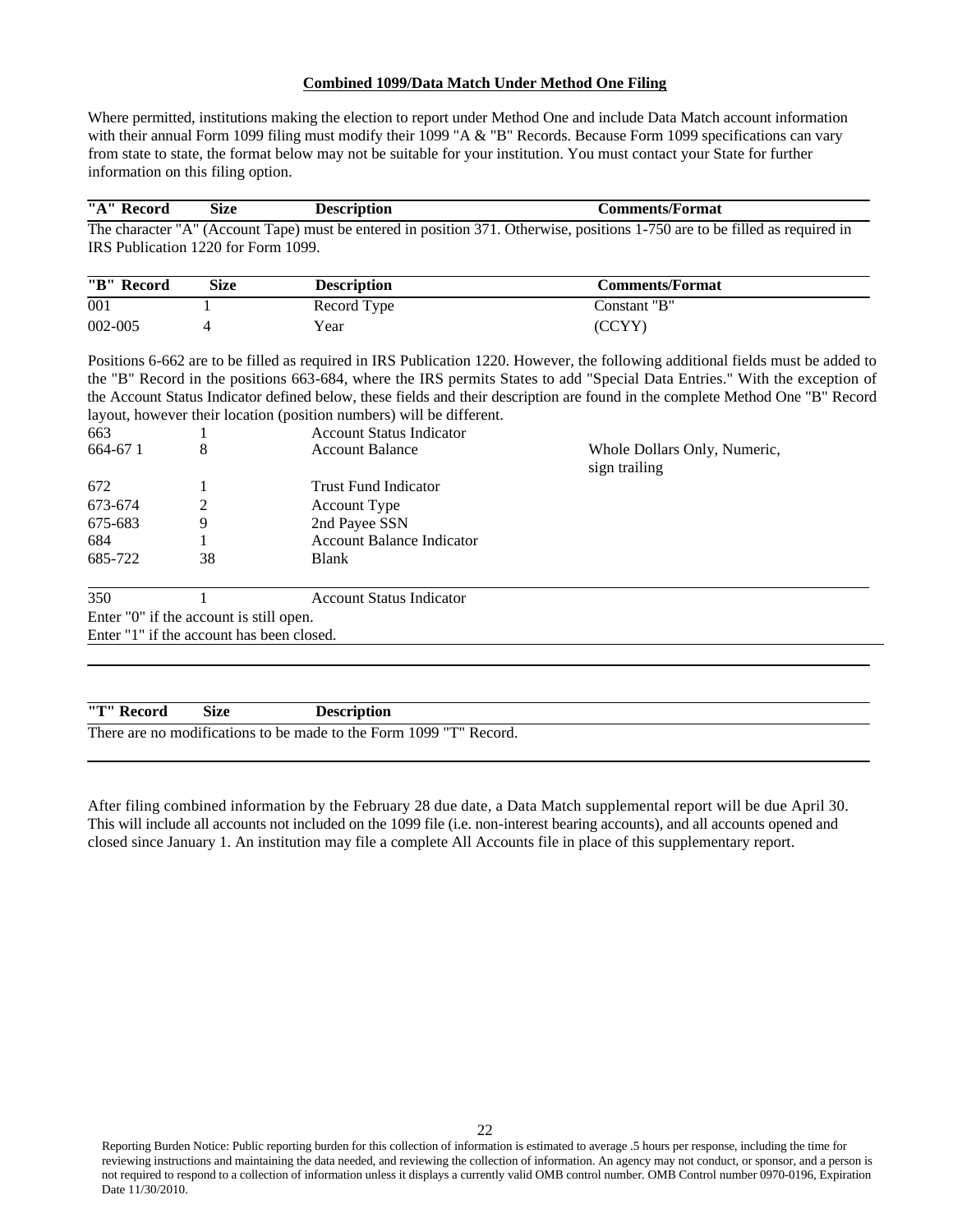# **Common Data Match Errors**

The State encourages filers to verify the content of their Data Match files to ensure the accuracy of the data. This may eliminate the need for State to return your file for correction. This is especially important to those who have their reports prepared by a Reporting Agent.

Rejected files will be returned to the filing institution with an explanation for the rejection. The institution is to make the appropriate corrections and resubmit the file as soon as possible.

The following were frequently encountered problems experienced by the Massachusetts Department of Revenue in the first year of its Bank Match operation.

## **Form 1099 reports submitted in place of Method One Data Match reports.**

Although the magnetic media specifications for 1099 and Data Match reporting are similar, a 1099 report cannot be filed in place of a Data Match report as there are important differences. An institution may elect to combine 1099 and Data Match filing, but only after electing to do so on the BMRS-I, Data Match Election Form. Even so, *the 1099file must be modified* as instructed in this Handbook.

# **Non-interest bearing accounts omitted or excluded.**

Although such accounts may be exempt from IRS 1099 reporting, these accounts are not excludable under the laws governing Data Match reporting.

# **Transmittal Report not included with Data Match tape.**

This slows the processing of your tape.

- **Transmitter TINXID omitted on Transmittal.**
- **"A" Record: The institution or money market fund TIN/FID is omitted, positions 007-015.** Only numerals are to be entered in these positions. Hyphens and blanks between digits are also common errors.
- **Levy service mailing address is incorrect or omitted, positions 131-210.** The levy service address may be different from that entered on the IRS 1099 report or the general street address.
- **"B" Record: Account Balance is omitted, positions 351-357**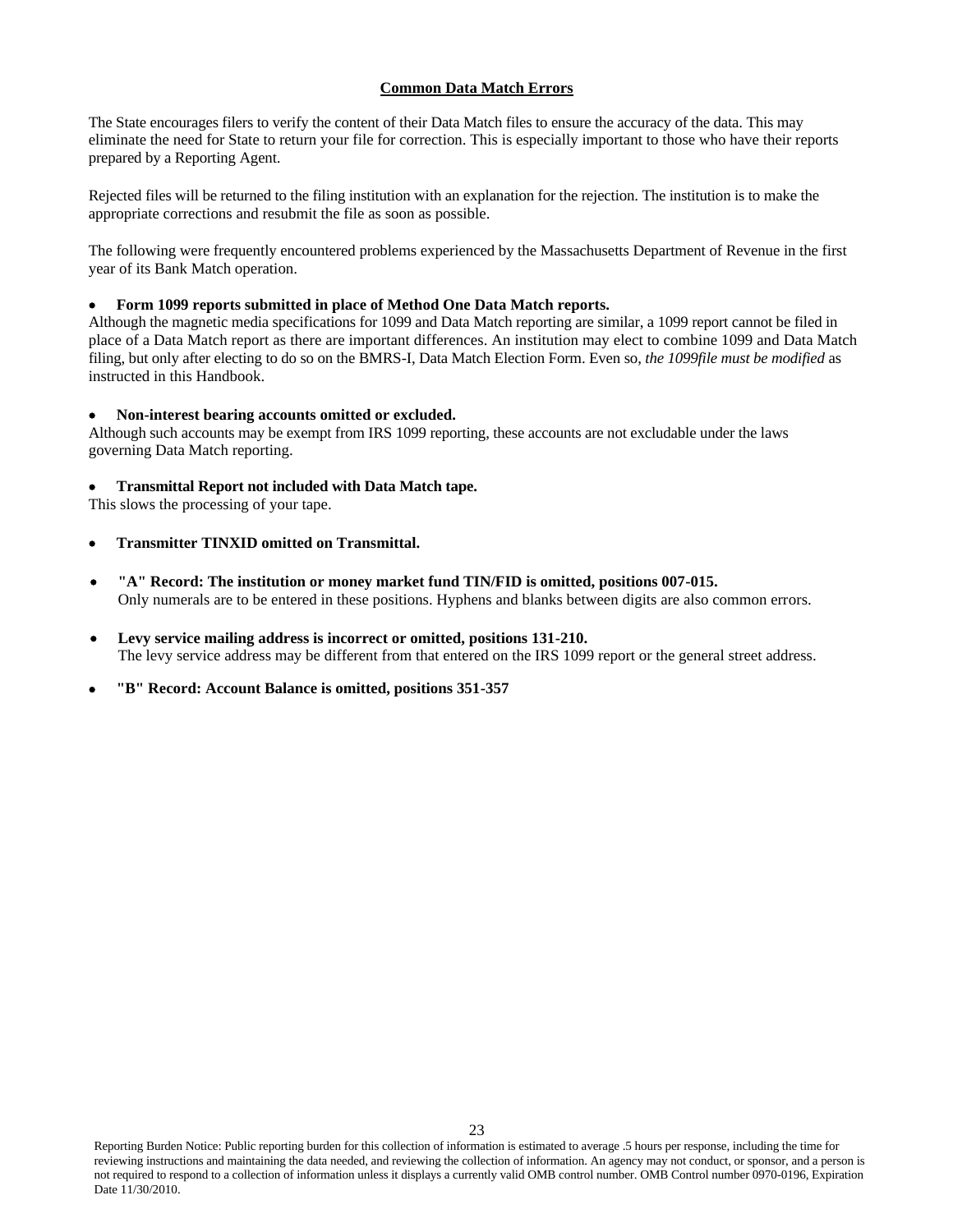### **Data Match Filing Schedule**

These are general filing guidelines. Please consult with the State Data Match Reporting site for specific dates.

| November:                               | Contact the State to obtain updated Specifications if necessary.                                                                                                                                                                  |  |  |
|-----------------------------------------|-----------------------------------------------------------------------------------------------------------------------------------------------------------------------------------------------------------------------------------|--|--|
| Mid-December for<br>the following year: | Data Match Election Form due where required.                                                                                                                                                                                      |  |  |
| February 28                             | Combined 1099/Data Match files due where permitted.                                                                                                                                                                               |  |  |
| April 30                                | Account file is due if the All Accounts Method is elected.                                                                                                                                                                        |  |  |
| April 30                                | Combined 1099/Data Match filers submit a supplemental file to complete their first quarter Data<br>Match reporting.                                                                                                               |  |  |
| Quarterly                               | <b>Method One</b> (All Accounts Method) files are due 30 days after the end of each quarter. Where<br>allowed, Update files are due. State will accept an All Accounts File in place of an Account Update<br>File when necessary. |  |  |
| <b>Ouarterly</b>                        | Method Two (Matched Accounts Method) Inquiry File sent to institutions. Institutions must match<br>this file against their records and remit a list of matched accounts within 30-45 days of receipt.                             |  |  |

A completed Magnetic Media Transmitter Report, must accompany all Data Match Reports.

## **Where to Send Data Match Forms and Files**

Please consult your State Data Match Reporting site for this address. Method Two institutions reporting matched accounts to different States should use the FIPS Code Directory below to determine where to file their report.

#### **Special Delivery**

To ensure timely receipt, institutions are advised to send Data Match Tapes by courier mail.

## **Where to Get Help**

If you have any questions, regarding these specifications, please call your State's Data Match Liaison.